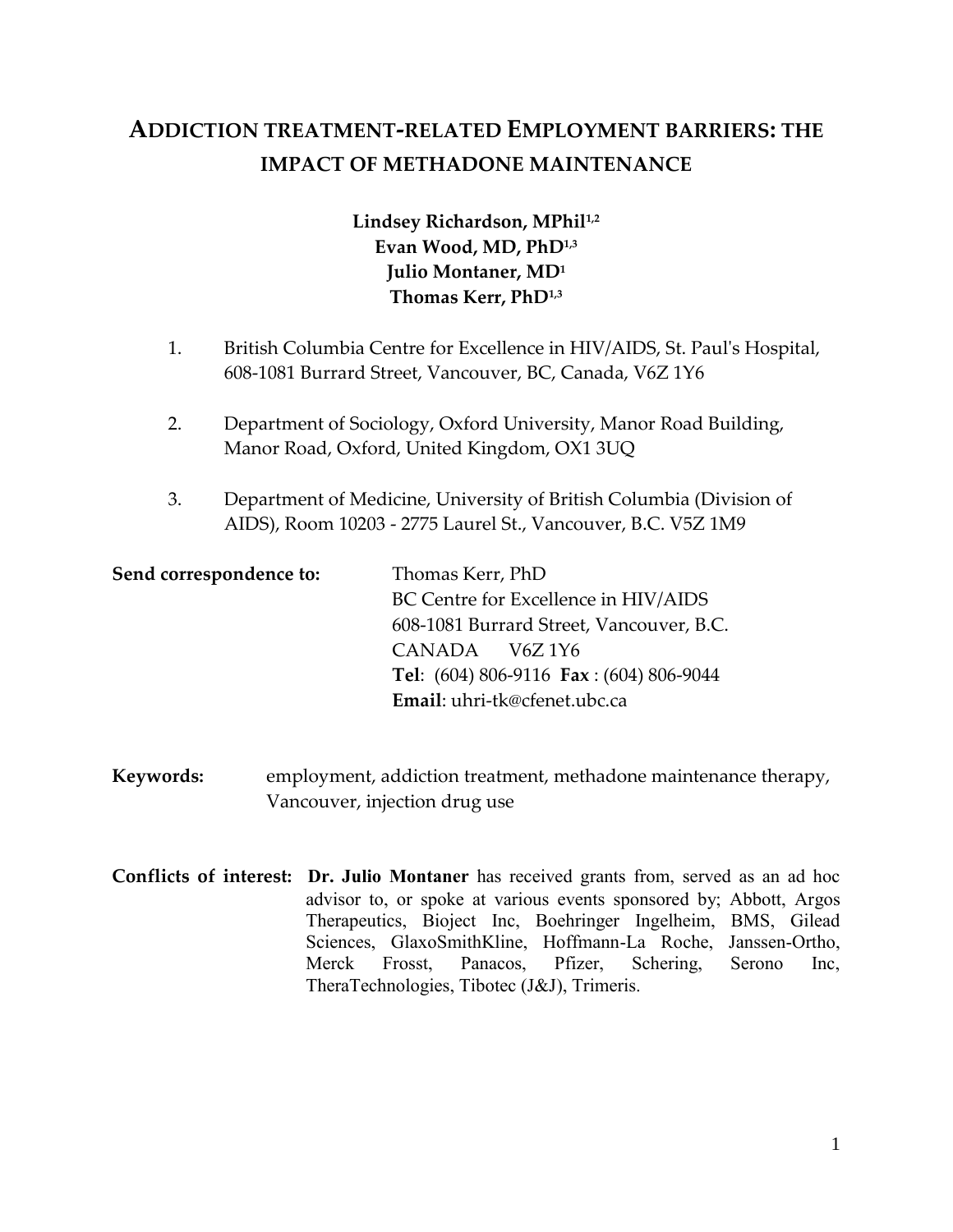#### **ABSTRACT**

Employment is commonly upheld as an important outcome of addiction treatment. To explore this attribution we assessed whether treatment enrolment predicts employment initiation among participants enrolled in a community-recruited Canadian cohort of people who inject drugs (IDU) (n=1579). Survival analysis initially found no association between addiction treatment enrolment and employment initiation. However, when methadone maintenance therapy (MMT) was separated from other treatment modalities, non-MMT treatment positively predicted employment transitions, while MMT was negatively associated with employment initiation. Sub-analyses examining transitions into temporary, informal and under-the-table income generation echo these results. Findings suggest that individual factors impacting employment transitions may systematically apply to MMT clients, and that, in this setting, the impact of treatment on employment outcomes is contingent on treatment type and design. Treatment-specific differences underscore the need to expand low-threshold MMT, explore MMT alternatives and evaluate the impact of treatment design on the social and economic activity of IDU.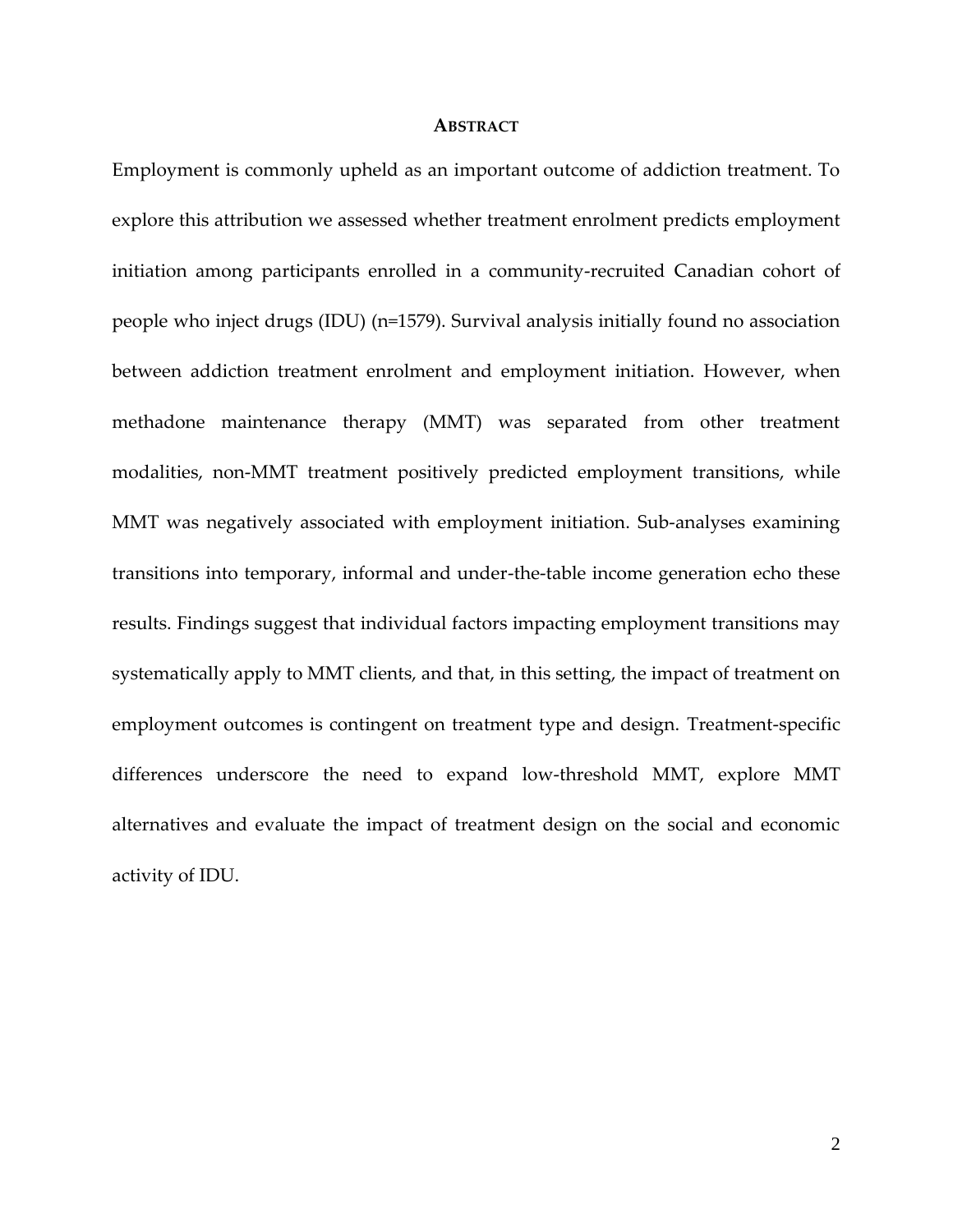#### 1. **INTRODUCTION**

Employment is commonly upheld as an important outcome indicator in the context of addiction treatment and recovery (Magura, 2003; Platt, 1995). The emphasis on employment as an addiction treatment outcome reflects the assumption that in addition to providing a legal source of income, employment adds important structure and reinforcement to the lives of people who use drugs that discourages continued harmful use (Magura et al., 2004; Vaillant, 1988). Labor market engagement may also mark a crucial step in reducing the socio-economic vulnerability for those drug users who face such challenges. Because of the symbolic and real importance of employment to addiction treatment and recovery, an increased understanding of individuals' employment processes as they relate to their addiction treatment enrolment may inform how vocational objectives are integrated into treatment conceptualization, design and implementation.

Research over a number of decades has explored the relationship between addiction treatment and employment. Previous studies, for example, report correlations between employment and improved treatment outcomes (Vaillant, 1973), including positive associations between employment and longer term heroin abstinence (Hser et al., 2001), lower rates of substance use relapse (Castellani et al., 1997), enrolment in more comprehensive treatment programs (Lundgren et al., 2003) and improved duration of treatment (Reif et al., 2004). Literature has also focused on the impact of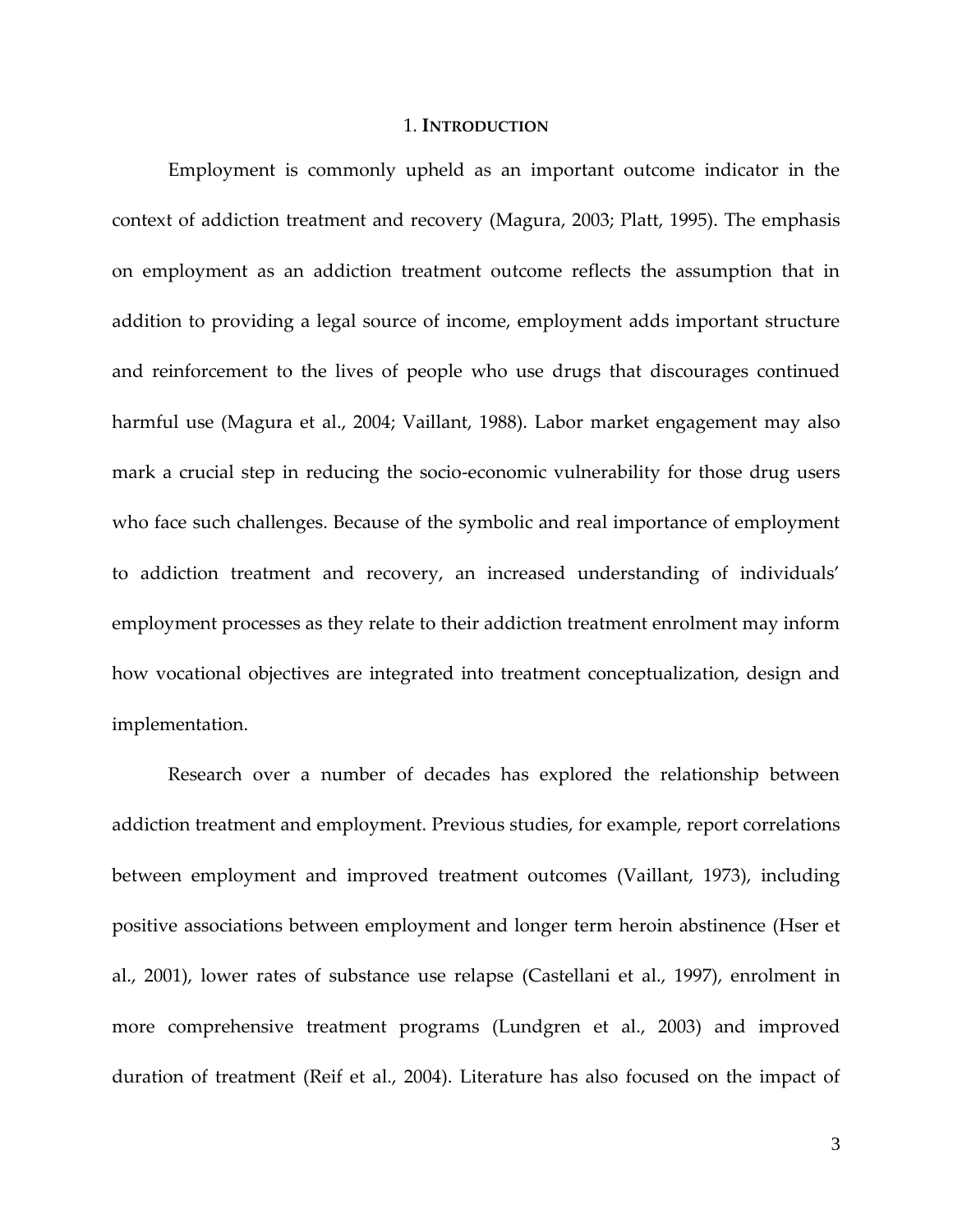treatment on employment, where it has been shown that there are some demographic and vocational characteristics associated with employment among treatment clients. These include race, gender, vocational training, age, lowered drug use, and a generalized expectation of success (Hermalin et al., 1990; Sterling et al., 2001). This last is a measure of optimism considered by Sterling et al. (2001) to be a potential indicator of employment acquisition behavior. The treatment-employment link has also been explored in the context of vocational rehabilitation (VR) (Magura et al. 2004). A recent study examined VR services (West, 2008), noting the inadequate provision of these services despite repeated calls for them and evidence of their cost effectiveness (Shepard & Reif, 2004).

Results from studies that examine employment as an outcome of treatment enrolment show a range of post-treatment employment success rates. These differences may reflect variation across different treatment modalities, substances, research designs and sampling strategies (Magura et al., 2004; Platt, 1995) that may limit the ability to generalize results to a broader treatment–employment link. Studies that examine employment outcomes generally lack non-treatment-enrolled individuals for comparison (Hubbard et al., 1989; Price et al., 1988), and longitudinal investigations of the impact of addiction treatment on employment among people who inject drugs (IDU) are commonly limited to a single follow up (Reif et al., 2004; Sterling et al., 2001). We therefore set out to test the hypothesis that enrolment in addiction treatment is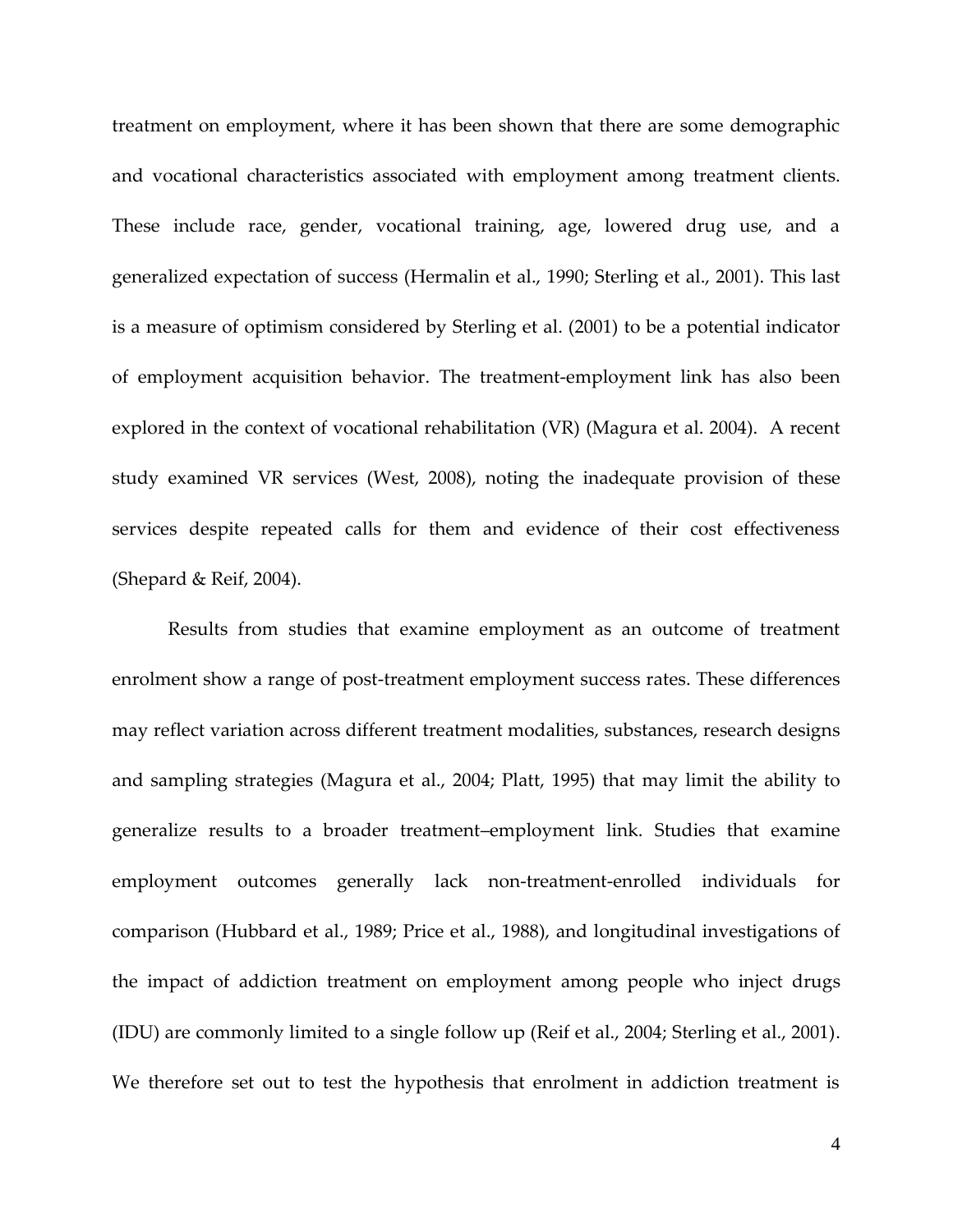positively related to transitions into employment across different treatment modalities and different types of drug use. We compare the employment transitions of those enrolled in treatment to the transitions of IDU who are not enrolled among a long-term community-recruited cohort of IDU in Vancouver, Canada.

We emphasize employment transitions over other types of income generation following the predominant trend in the literature that focuses on employment's socioeconomic and symbolic importance in the addiction recovery process (Magura et al. 2004; Platt 1995). However, other forms of income generation may also provide benefits for those engaged in addiction treatment. For example, temporary, informal or underthe-table work may provide considerable benefit to individuals enrolled in addiction treatment as a means of support, a way to avoid more serious criminal acts, or a gateway to formal employment (Blankertz et al., 2004). This type of income generation may be easier to obtain than a regular job, more flexible and therefore supportive of enrollment in addiction treatment, and more accessible for those with a criminal record (Blankertz et al., 2005). Further, by moving into a formal job, individuals in receipt of social assistance may stand to lose medical or other benefits that may cover the costs of methadone or addiction treatment (Zanis et al., 2001; Blankertz et al., 2005), making informal income generation a more desirable option. This is the case for many individuals who access government drug plans attached to social assistance in British Columbia (BC Ministry of Social Development, 2009). We therefore also explore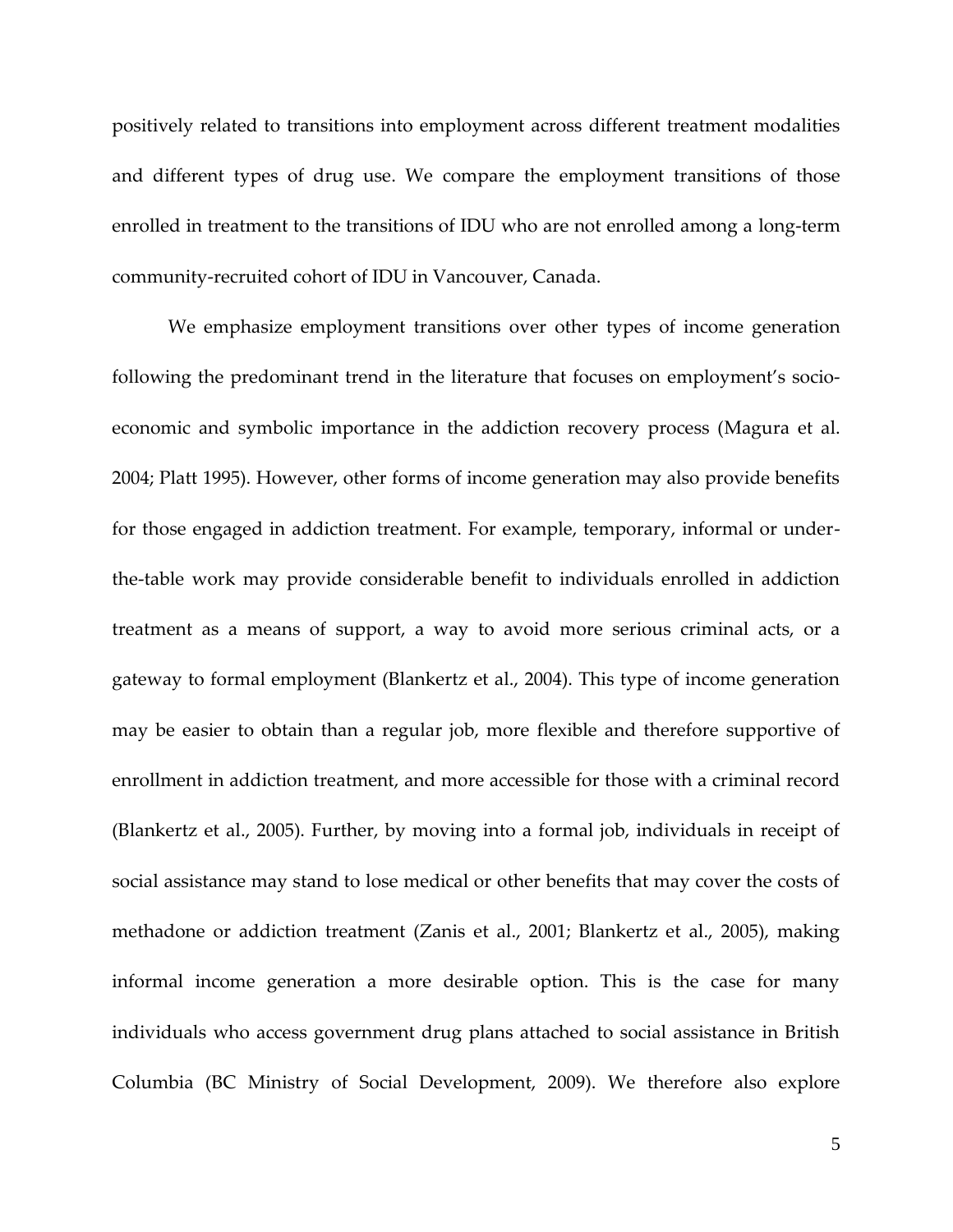whether enrollment in treatment predicted transitions to temporary, informal or underthe-table work.

#### **2. MATERIALS AND METHODS**

The Vancouver Injection Drug Users Study (VIDUS) is an open prospective cohort study of people who use injection drugs, recruited through self-referral and street outreach from Vancouver's Downtown Eastside (DTES) since May 1996. Described in detail previously (Wood et al., 2001), individuals were eligible to enter the study if they reported having injected illegal drugs at least once in the previous month, resided in the greater Vancouver region at enrolment and provided written informed consent. At the time of enrolment, and semi-annually thereafter, study participants provide blood samples which are tested for human immunodeficiency virus [HIV] and hepatitis C virus [HCV] and complete an interviewer-administered questionnaire. In addition to gathering demographic data, the questionnaire elicits information about substance use, income sources, HIV risk behavior, and enrolment in addiction treatment. Participants are given a stipend (\$20 CAD) at each study visit. The study has been approved by the University of British Columbia/Providence Health Care Research Ethics Board.

The current analysis uses socio-demographic, drug use, income and health data to examine the relationship between treatment enrolment and transitions into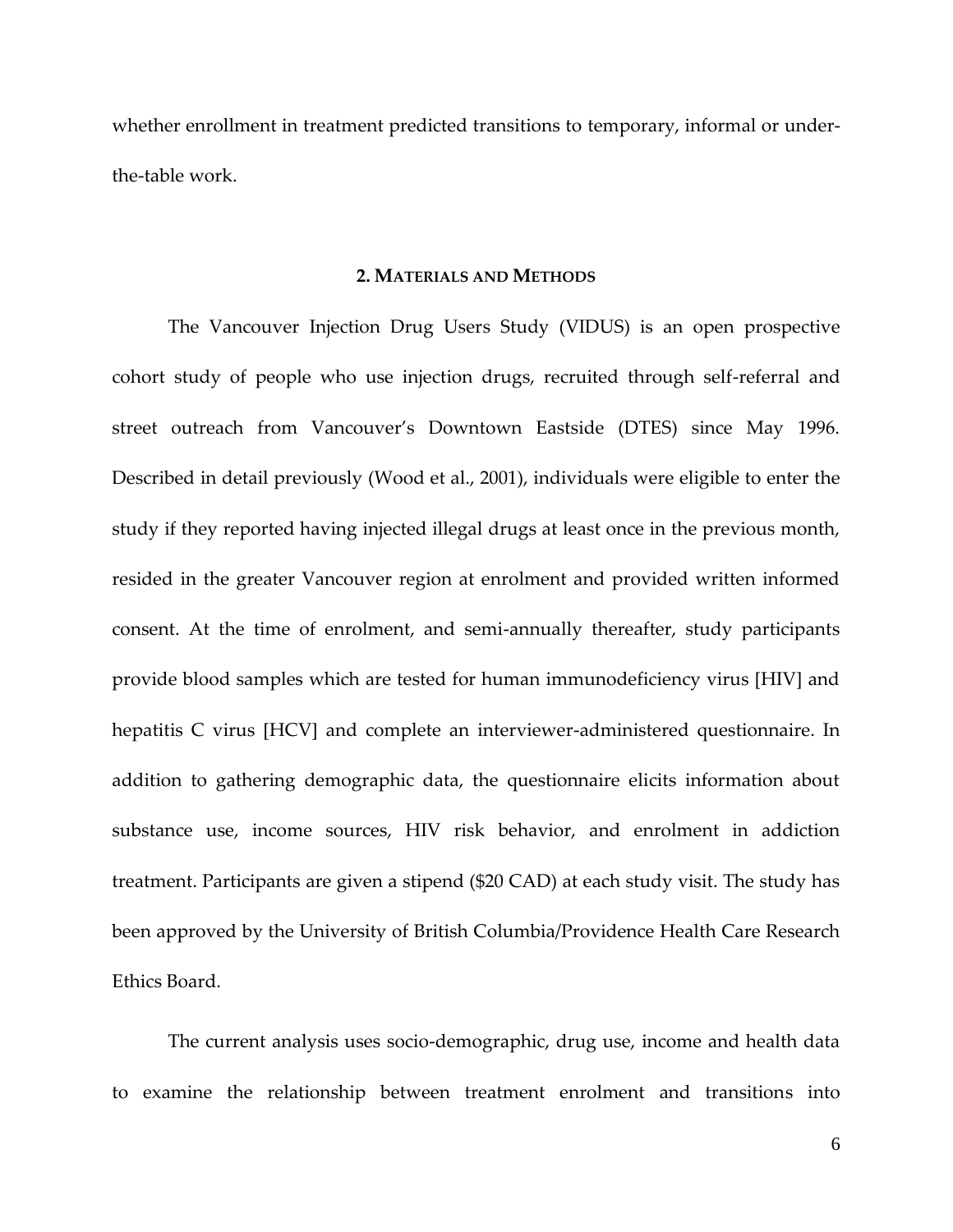employment for 1,579 participants who were enrolled in the study between 1 June 1996 and 31 May 2005. An employment transition was derived from questionnaire items about income sources. Respondents were asked, "In the past six months, what have been your sources of income?" A respondent was considered employed if one of their sources of income in the six months prior to interview was having a regular job. This measure was differentiated from temporary, casual, social assistance-based and nonlegal forms of income generation as measured by separate response options. A response indicating income from regular work therefore measures non-temporary formal employment in the mainstream labor market. Individuals were identified as having made an employment transition, the primary endpoint of analyses, if they indicated income from a regular job in the six months prior to interview and had not indicated a regular job as a source of income at the previous follow-up period. Some study participants reported employment at their baseline interview, making it impossible to determine if this self-report of employment income represents a legitimate employment transition or if study participation began in the middle of an employment spell. The observations that comprised these spells of employment were therefore dropped from analyses to avoid issues of left-hand censoring. For example, if a study participant reported employment at baseline and their first four follow-ups, but did not report employment for the fifth follow-up, they contribute only those observations that occur after their left-hand-censored employment spell ended, i.e. from the fifth follow-up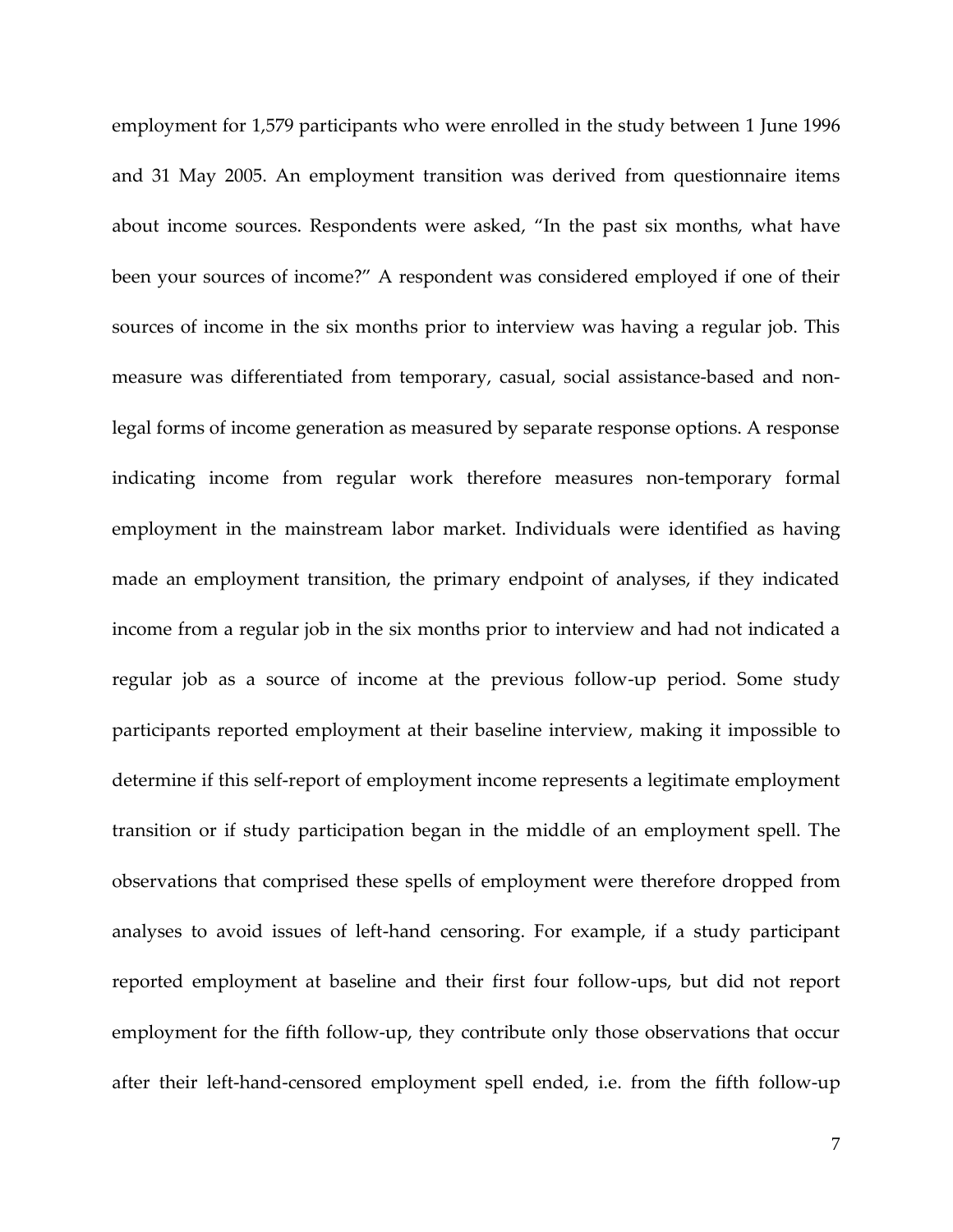onward. While the exclusion of these spells represents a loss of information, the resultant bias from assuming that these observations represent instances of our outcome of interest was deemed to be greater. Excluding individuals employed at baseline avoids the inflation of the main outcome of interest that would occur if all those baseline observations in which a participant reports employment were classified as employment transitions.

We identified individuals reporting regular employment and individuals enrolled in different modalities of addiction treatment, including methadone maintenance therapy (MMT), detoxification services, residence in a recovery house, attending a treatment centre, seeing a counsellor or participating in a Narcotics Anonymous program. We assessed socio-demographic, drug use and health differences between individuals who report employment over the course of the study period from those who do not. We then tested whether enrolment in any form of treatment positively predicts a transition into regular employment using a multivariate discretetime survival analysis (Allison, 1984; Beck, Katz & Tucker, 1998; Jenkins, 1995) with repeated failures to address the occurrence of multiple transitions into employment by the same person over the course of the study, and time-varying covariates, controlling for socio-demographic characteristics, drug use, HIV and HCV serostatus. We accounted for serial correlation over time by including time dummy variables corresponding to a count of the number of consecutive observations an individual is not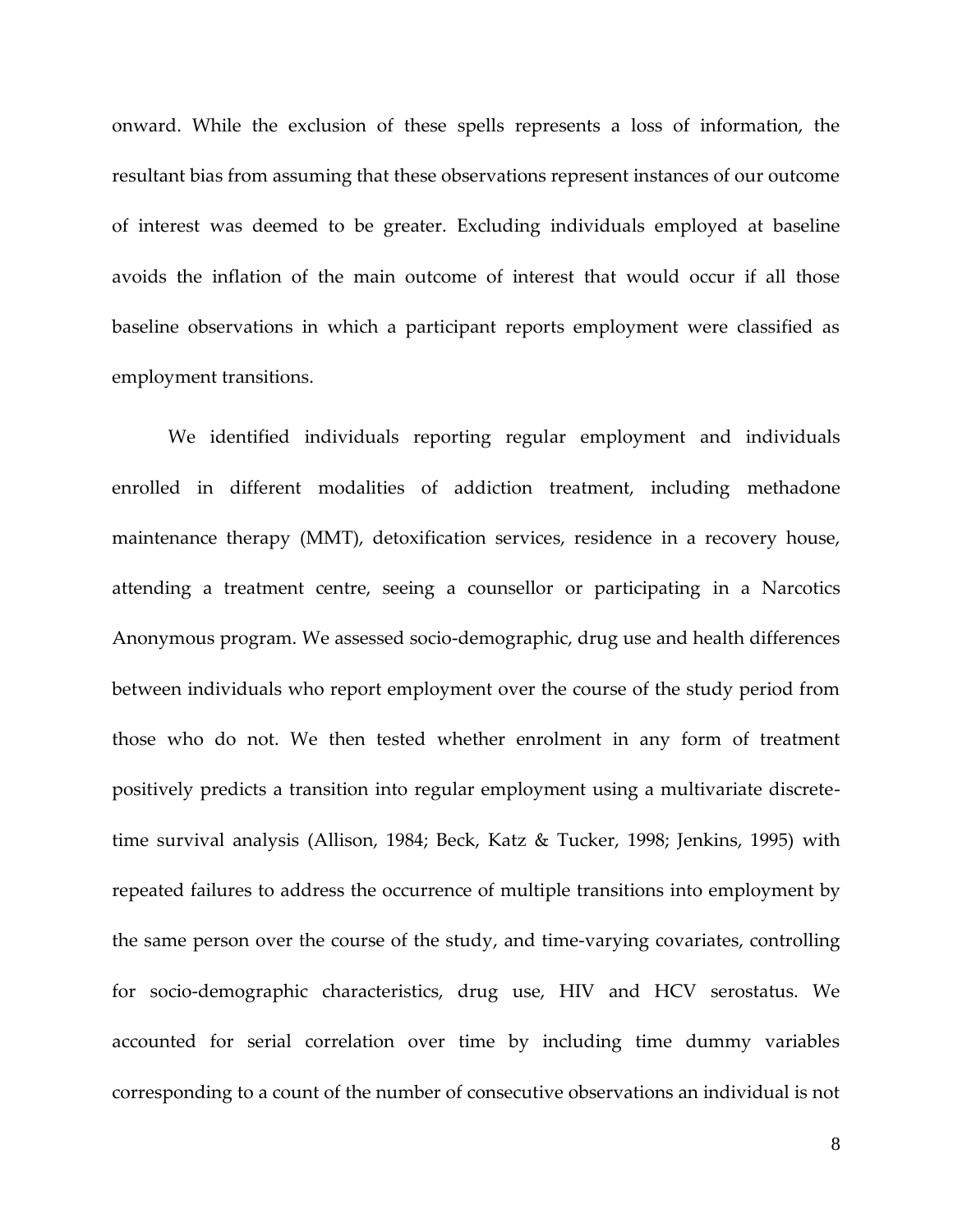in employment (Allison, 1982; Beck; Katz & Tucker; 1998); dummies took on a value of 1 if a spell outside employment lasted a given number of observations, 0 if an individual was in employment, and reset each time an individual moved out of employment. Within-individual or unit correlation was addressed by adjusting standard errors for multiple observations per individual and including a previous job variable reporting the cumulative number of prior transitions into employment. We subsequently tested for treatment modality-specific variations in the effect of addiction treatment on employment transitions by conducting analogous multivariate analyses that separated MMT from all other forms of treatment. We subdivide different treatment modalities in this way following a previous group of evaluation studies of vocational rehabilitation strategies that were classified along these lines (Magura and Staines, 2004). We then replicated analyses using time-lagged treatment variables to determine whether or not treatment enrolment in one observation predicts an employment transition at the subsequent observation.

Treatment variables were binary indicators of treatment enrolment (yes vs. no) in the six months prior to interview. Additional variables in the models included age, gender (female vs. male), Aboriginal ancestry (yes vs. no), marital status (married or common law vs. other), HIV seropositivity (yes vs. no) and HCV seropositivity (yes vs. no). Drug-use indicators, referring to behaviors in the six months prior to interview, were frequent heroin injection ( $\geq$  daily vs.  $\lt$  daily), frequent cocaine injection ( $\geq$  daily vs.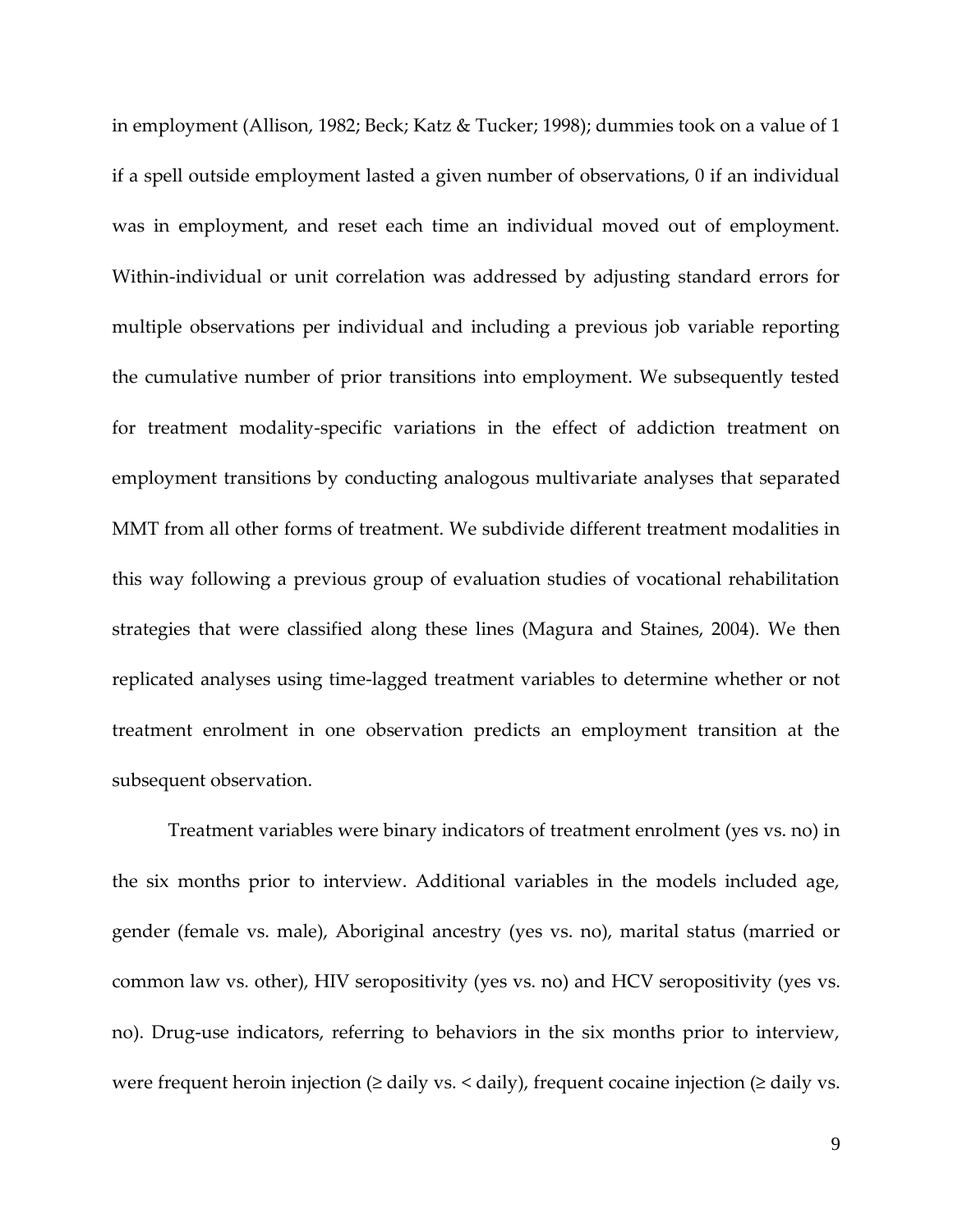< daily), a combined variable of frequent injection of other drugs including speedballs – a combination of heroin and cocaine – and methamphetamine  $(\geq$  daily vs. < daily), and frequent crack use  $($  aily vs. < daily). We include different types of drugs as explanatory variables because of drug-specific patterns of use, psychoactive properties and health and social impacts (Nutt et al., 2007; Tyndall et al., 2003) as well as research demonstrating that treatment enrollment and ongoing drug use often co-occur (Preston, Umbricht & Epstein, 2000).

Sub-analyses evaluated whether enrollment in treatment predicted transitions into temporary, informal or under-the-table work. Temporary, informal or under-thetable work was defined here to include, for example, casual labor, volunteering, or under-the-table construction, and to exclude activities more commonly associated with street-based survival such as can and bottle recycling, panhandling or washing car windshields (DeBeck et al., 2011). Apart from the exclusion of the previous job transition variable and the inclusion of a covariate indicating receipt of social assistance (yes vs. no), analyses were identical to those for employment transitions. Because in many cases having income from a regular job renders individuals ineligible for most forms of social assistance, this variable was only examined in analyses of temporary, informal or under-the-table work. Time dummies for all analyses are suppressed in the reporting of results for ease of interpretation and because of the lack of focus on time to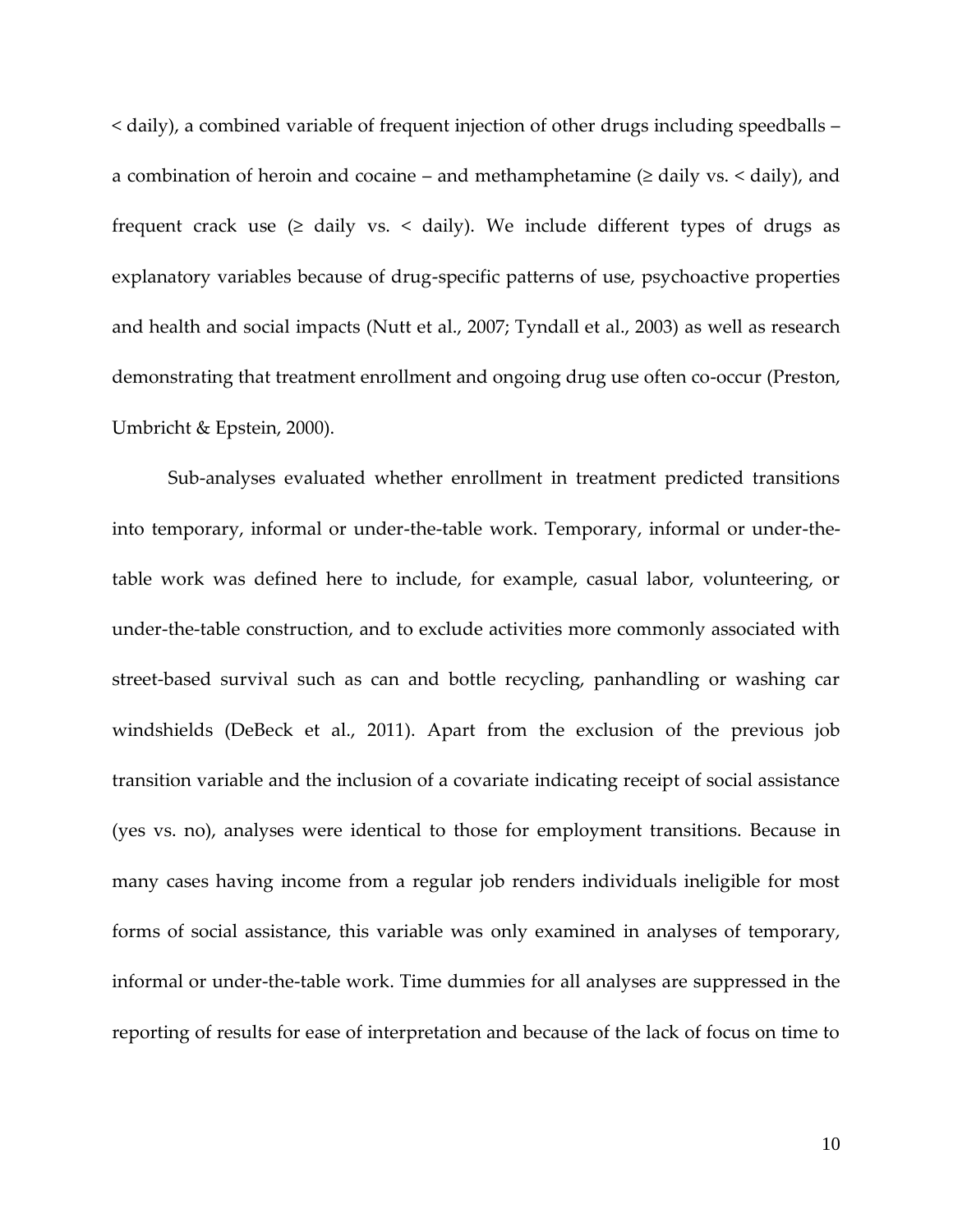employment in the current analysis. All analyses were conducted using Stata version 11 (Statacorp, College Station, TX).

## **3. RESULTS**

Observations for the current analysis come from 1,579 individuals enrolled in the VIDUS over nine years between 1 June 1996 and 31 May 2005. Of these, 580 (36.7%) were female, 428 (27.1%) self-identify as having Aboriginal ancestry, and the median age of participants at baseline was 32.6 years (interquartile range [IQR]: 25.6-40.1). The baseline characteristics of the sample are included in Table 1. In addition to global descriptive statistics, we stratify baseline sample information by whether or not individuals report an employment transition over the course of the study period to assess whether there are systematic differences at the point of enrollment between those who successfully engage with the labor market and those who do not. Those who were female, of Aboriginal ancestry, enrolled in MMT, daily users of crack, and HIV or HCV positive at baseline were less likely to report an employment transition during the study period. Tests were also conducted to determine if there were systematic differences between individuals who did and did not report income from employment at baseline. Results (not displayed) were similar to the tests for systematic differences between those who do and do not report employment over the course of the study period reported in Table 1: individuals who were female (p<0.001), of Aboriginal ancestry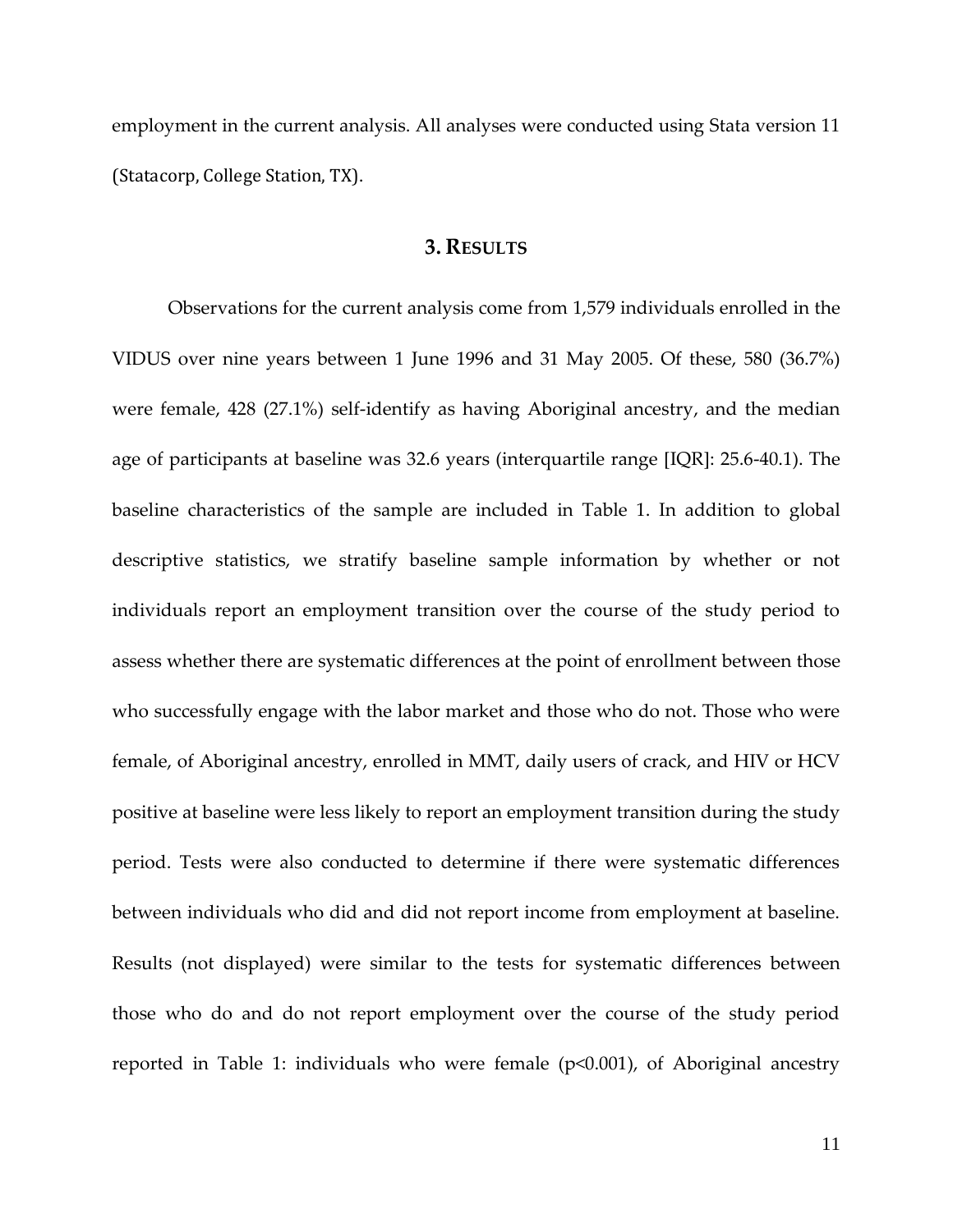$(p=0.023)$ , unmarried  $(p=0.023)$ , enrolled in MMT ( $p=0.050$ ), HIV seropositive ( $p<0.001$ ) and HCV seropositive  $(p=0.041)$  were less likely to report employment.

#### Figure 1 around here

#### Table 1 around here

Participants contributed a total number of 14,868 observations during the followup period; 1394 (88.3%) participants had at least one follow-up interview and the median number of follow-up visits was 9 (IQR: 4-16). The median follow up observation time was 5.2 years (IQR: 1.9-8.2). The number of participants who reported having a job at any point during follow-up was 467 (29.2%), and the total number of transitions into employment from non-employment, excluding left-hand-censored employment spells, was 787. Figure 1 compares the total employment rate, or the percentage of individuals who report income from a regular job in the six months prior to follow up, to the employment entry rate, or the percentage of participants who report no income from a regular job in the previous follow up and income from a regular job in the six months prior to the current follow up. The percentage of VIDUS participants who indicated that they had employment at any given follow-up period ranged from 4.9% to 14.1%, while those reporting employment entry fluctuated between 2.9% to 8.3% over the course of the observation period.

In the initial analysis examining whether addiction treatment was associated with a transition into employment, results displayed for Model 1 in Table 2 indicate that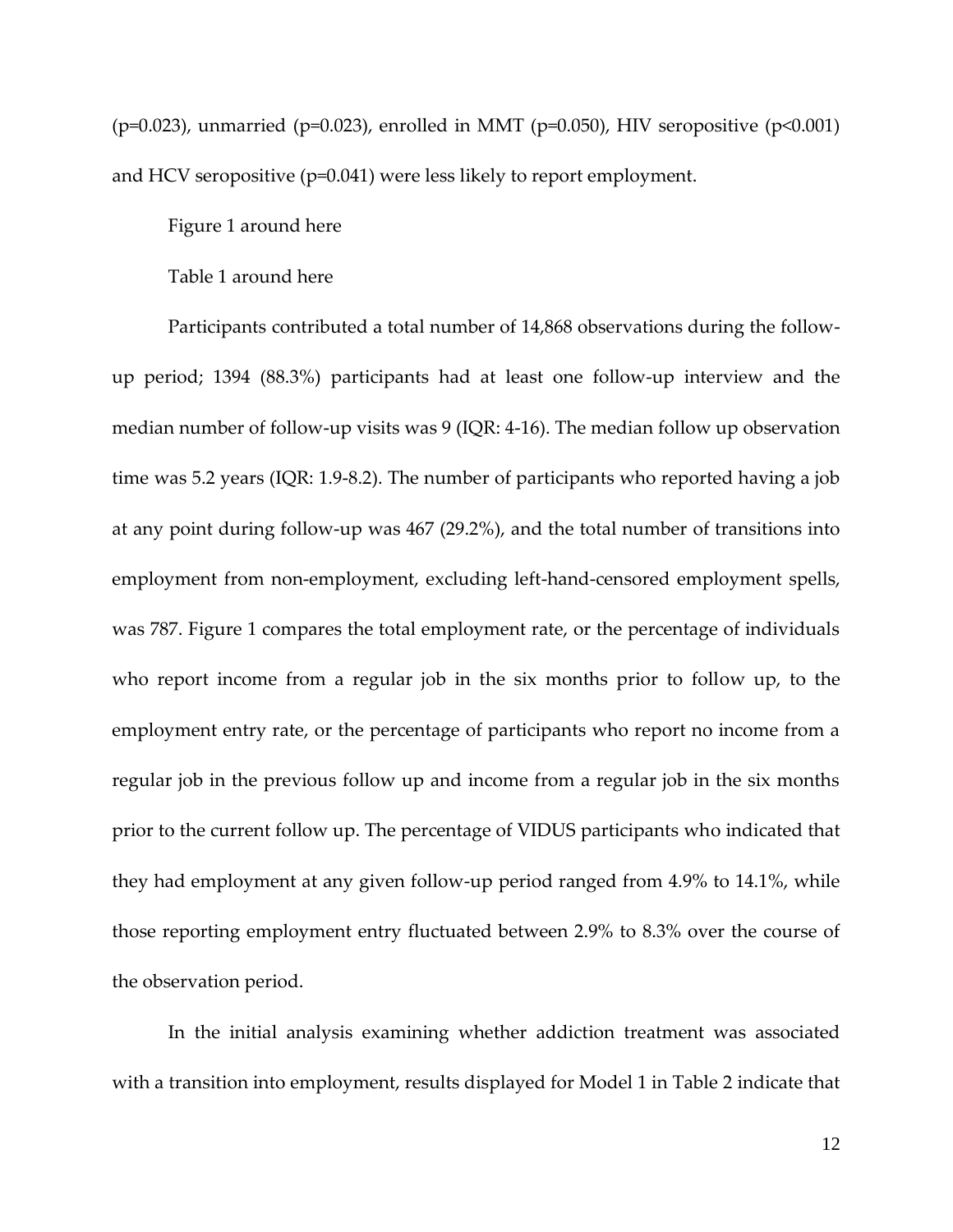treatment was not significantly associated with a transition into employment (adjusted odds ratio [AOR]=1.07, 95% confidence interval [CI]: 0.91-1.25). Variables significantly and negatively associated with the dependent variable include age (AOR=0.97, 95% CI: 0.96-0.98), female gender (AOR=0.48, 95% CI:0.39-0.59), HIV-positive serostatus (AOR=0.45, 95% CI: 0.35-0.57), HCV-positive serostatus (AOR=0.67, 95% CI: 0.53-0.86), frequent injection heroin use (AOR=0.60, 95% CI: 0.50-0.73), frequent injection cocaine use (AOR=0.67, 95% CI: 0.54-0.82), frequent crack cocaine use (AOR=0.53, 95% CI: 0.42- 0.66) and frequent use of other injection drugs (AOR=0.57, 95% CI: 0.39-0.84). Variables significantly and positively associated with employment transitions include previous employment transitions (AOR=1.84, 95% CI: 1.65-2.05) and marital status (AOR=1.41, 95% CI: 1.17-1.71). Aboriginal ancestry failed to reach statistical significance.

Subsequent analysis (Model 2) that separates out MMT from other forms of treatment shows that while non-MMT types of treatment have a positive and significant association with employment transitions (AOR=1.69, 95% CI: 1.40-2.04), MMT has a significant and negative association with movement into a regular job (AOR=0.73, 95% CI: 0.59-0.91). Additionally, when analyses differentiate between treatment modalities, Aboriginal ancestry becomes significantly and negatively associated with movement into a job (AOR=0.76, 95% CI: 0.62-0.93). Odds ratios for all remaining variables remained nearly identical in statistical significance, direction and magnitude.

Table 2 around here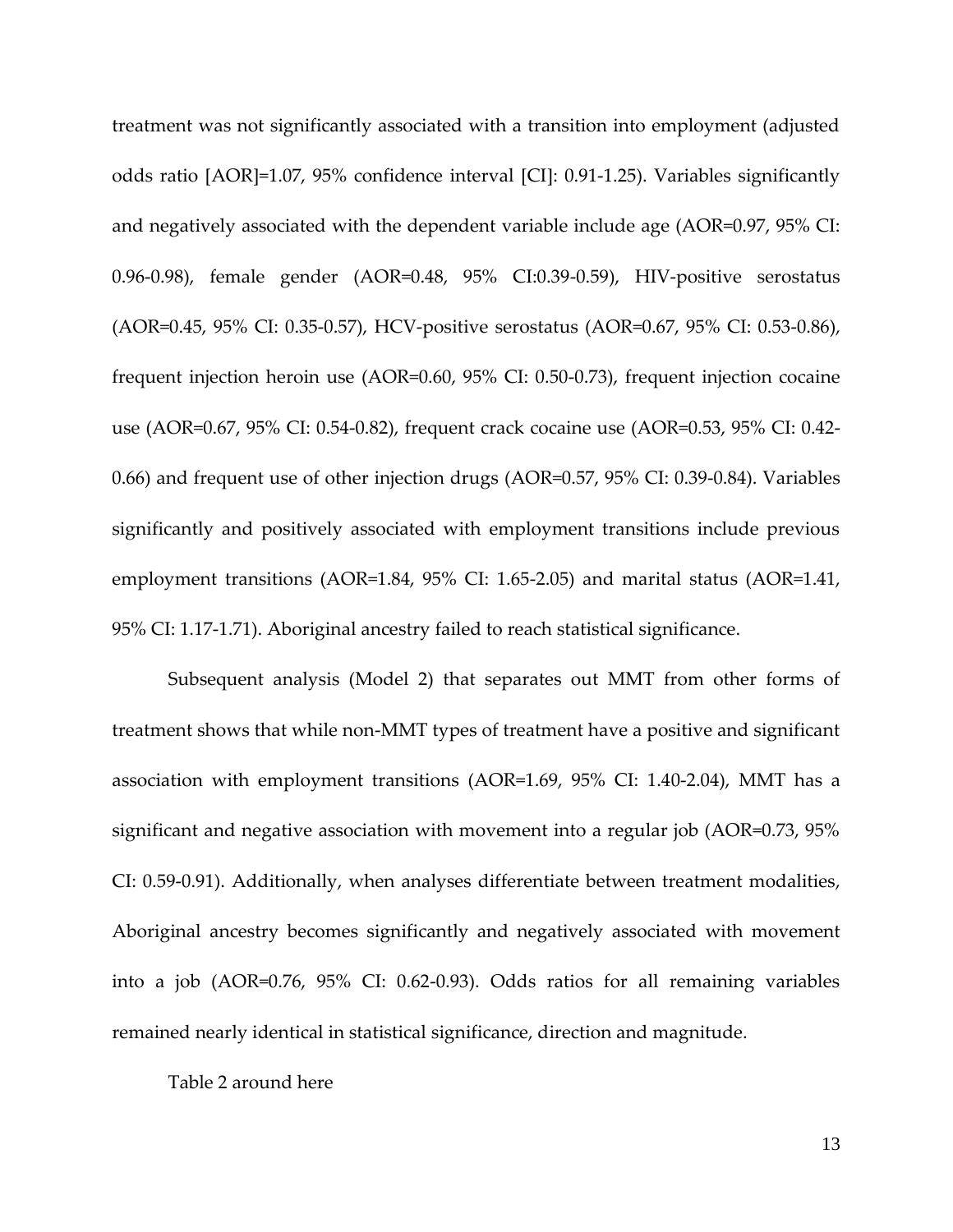When identical analyses were conducted with time-lagged treatment enrolment variables, all those individuals who did not have at least one follow-up interview were excluded from analyses, as were those observations that came after a missed follow-up interview. This resulted in a reduced sample size of 1,326 individuals contributing 11,167 observations. Despite this reduction in statistical power, results demonstrate the same relationship observed between treatment enrolment and transitions into employment (data not shown). When all kinds of addiction treatment are included in a single variable, the relationship between the two is not significant (AOR=1.15, 95% CI: 0.93-1.42). When MMT is separated from all other forms of treatment combined, MMT is significantly and negatively related to employment transitions (AOR=0.75, 95% CI: 0.58-0.99) and non-MMT addiction treatment is significantly and positively related to employment transitions (AOR=1.89, 95% CI: 1.47-2.43). All other covariates remain similarly associated in direction, magnitude and significance as in previous models, with the exception of marital status, which is not significant in the first lagged model but becomes significant in the second, and Aboriginal ancestry, which does not reach statistical significance in either model.

In sub-analyses that examine the relationship between treatment enrollment and transitions into temporary, informal or under-the-table work, a total of 13,840 observations from 1565 individuals were included in analyses. As with employment transition models, spells of income generation from temporary, informal or under-the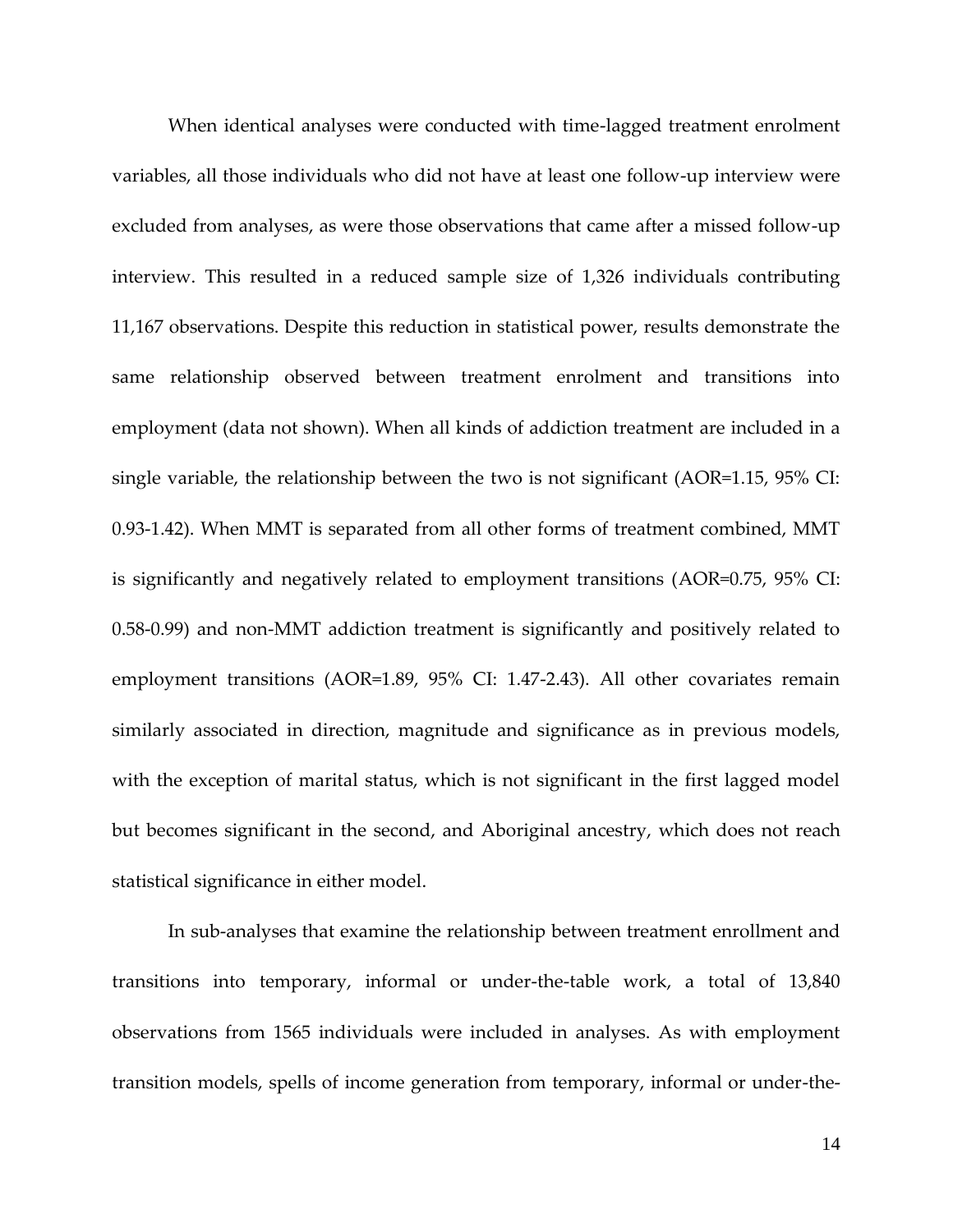table sources that began at baseline were not included in the sample. The number of participants who reported any income from temporary, informal or under-the-table sources during follow-up was 716 (45.8%), and the total number of transitions, excluding left-hand-censored spells, was 1,312. Results suggest that, unlike models predicting employment transitions, enrollment in any type of addiction treatment is significant and positive (AOR=1.15, 95% CI: 1.03-1.31). However, when treatment modalities are examined separately, we see that a strong positive association between non-MMT treatment enrollment and transitions into temporary, informal or under-thetable income generation (AOR=1.34, 95% CI: 1.13-1.57) drives this result. MMT enrollment is not associated with transitions into temporary, informal or under-thetable work (AOR=1.08, 95% CI: 0.94-1.24). The result of a strong positive association for non-MMT forms of treatment and transitions to temporary, informal and under-thetable work and no association for MMT persists in models estimated with lagged treatment indicators (results not displayed). In both models, receipt of social assistance is significant and positive (AOR=1.31, 95% CI: 1.07-1.61 in the combined treatment model; AOR 1.34, 95% CI: 1.09-1.64 in the separated treatment model).

## **4. DISCUSSION**

Descriptive statistics suggest lower levels of employment among VIDUS participants than in other drug using populations (Platt, 1995). The comparison of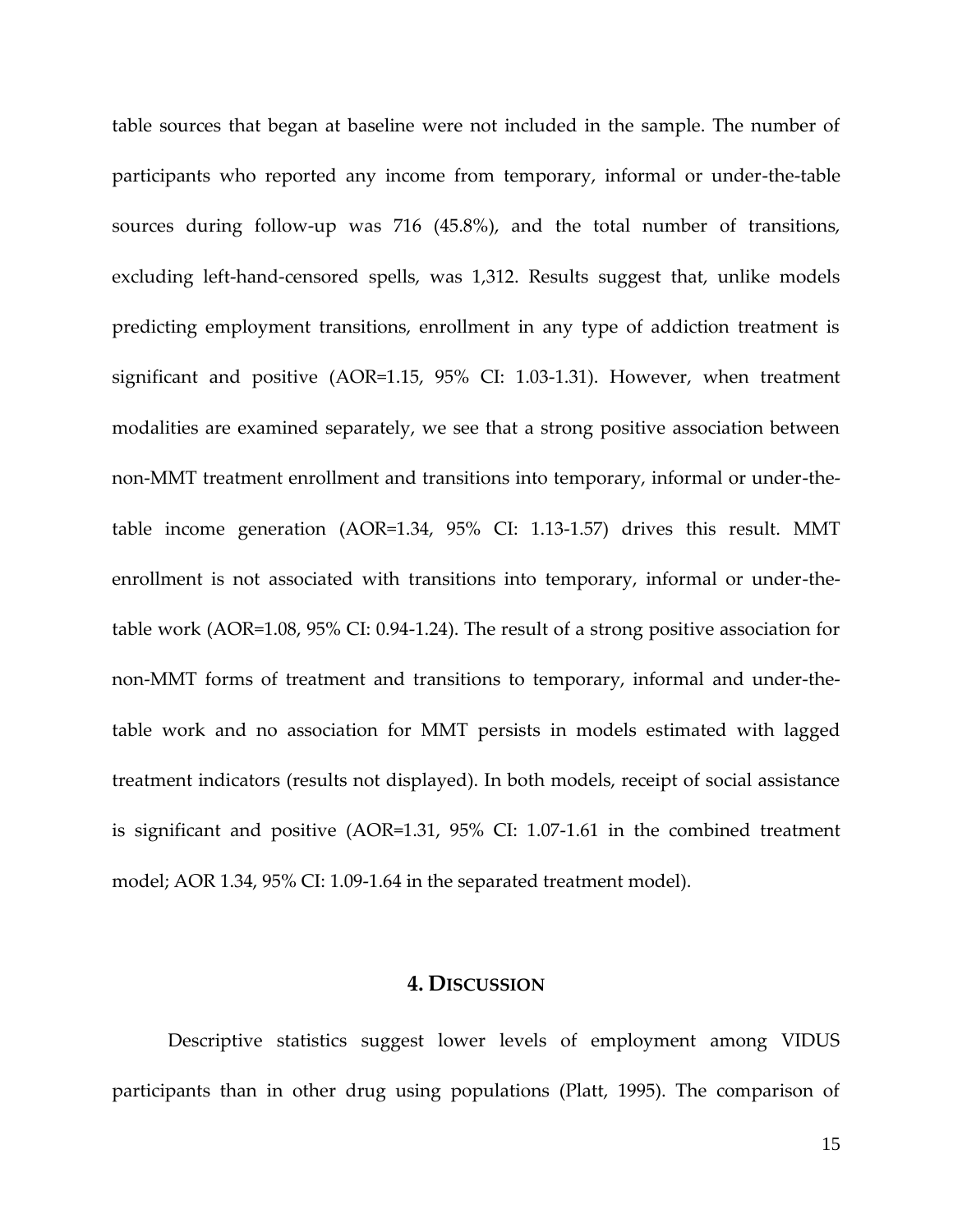employment rates and employment entry rates of the one-third of participants reporting employment in Figure 1 indicates that it is not the same individuals who reported income from a regular job over time. VIDUS participants who engage with the labour market represent a dynamic sub-group within the study population that move in and out of employment.

Findings from multivariate analyses initially showed no association between treatment enrolment and employment transitions. However, when a distinction was made between MMT and other addiction treatment modalities, it became clear that the relationship between addiction treatment and employment outcomes for IDU in this setting was contingent upon the type of addiction treatment: enrolment in non-MMT forms of treatment increased the odds of making an employment transition, while MMT enrolment had the inverse effect. This mode-specific association was echoed in analyses of transitions into temporary, informal and under-the-table work, which had no association with MMT enrollment but also saw a strong positive association with non-MMT forms of addiction treatment.

This finding is not consistent with other evaluations showing that MMT had either a neutral or positive effect on employment outcomes (Sees et al., 2000; Gibson, Flynn & McCarthy, 1999; Joseph, Stancliff & Langrod, 2000). While the data presented here do not provide a sufficient basis to definitively account for this counterintuitive finding, a range of possible explanations exist. The observed systematic differences in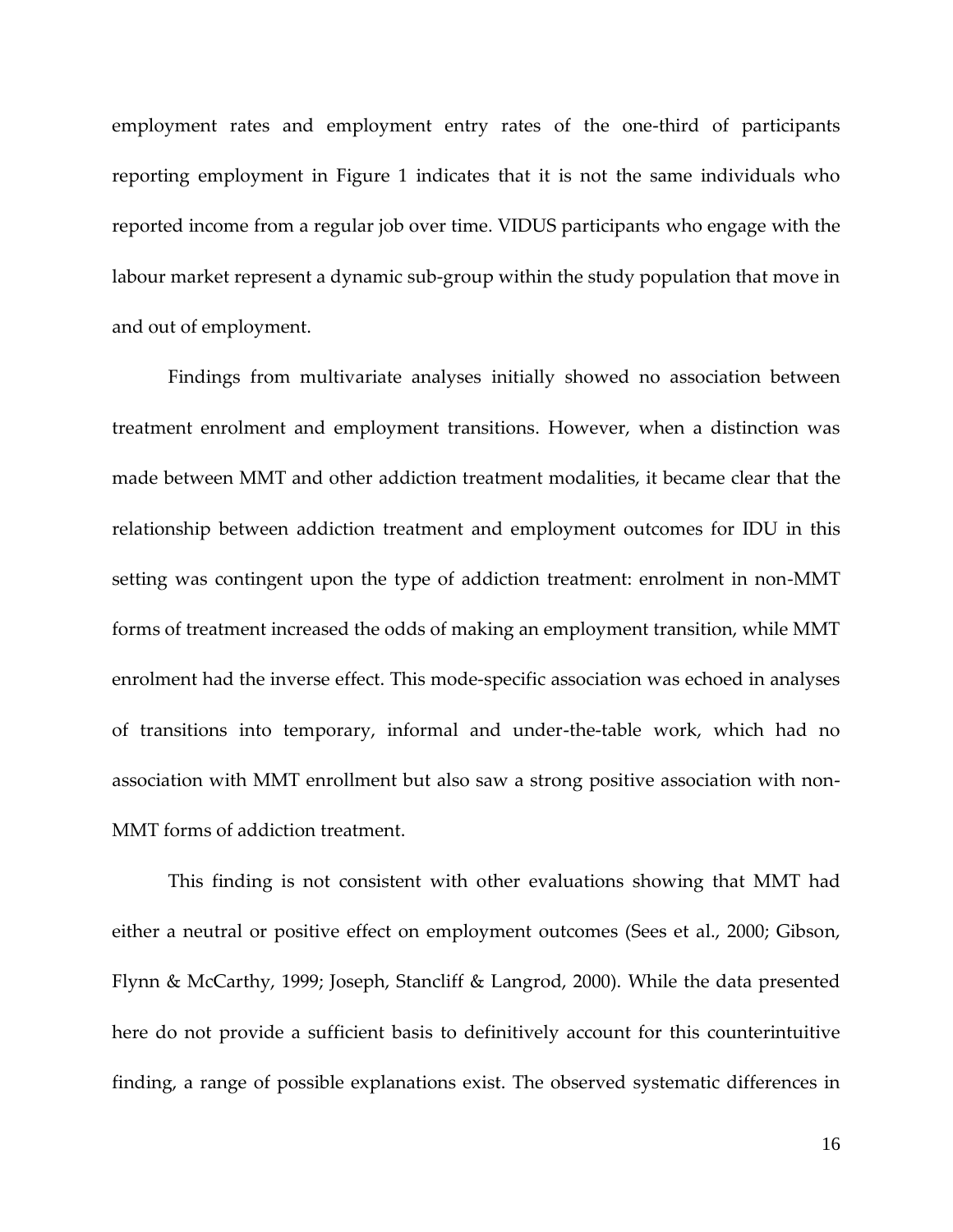employment outcomes might plausibly be related to individual level characteristics or circumstances that either inhibit transitions to employment and systematically apply to those individuals enrolled in MMT, or lead to both MMT enrollment and nonemployment. For example, in contrast to abstinence-based forms of treatment, MMT is geared towards stabilized maintenance (Ward, Mattick & Hall, 1994) and aimed at reducing the major risks, costs and harms associated with untreated opiate addiction (Ward, Hall & Mattick, 1999; Rosenbaum et al., 1996; World Health Organization, 2001). It may therefore be a part of the early stages of addiction treatment and rehabilitation, and the initiation of labor market activity might not be expected to follow MMT enrollment in the same way that it would for other treatment modalities. Difficulties finding the correct methadone dosage (Backmund et al., 2001) could delay transitions into employment. Given the long observation period of the current study, however, we suspect that any resultant delay would not produce the treatment mode-specific differences observed here. Additionally, methadone has been shown to impair cognitive performance (Darke et al., 2000), and may impact capacities to undertake work. Elsewhere, explanations for differences in labour market outcomes among people with substance use disorders, such as lower education levels, work histories or motivation (Svilkis et al, in press) may be disproportionately prevalent among those enrolled in MMT. As with non drug-using populations (Dooley, Fielding & Levy, 1996), individuals may also have differing capacities related to physical or mental health that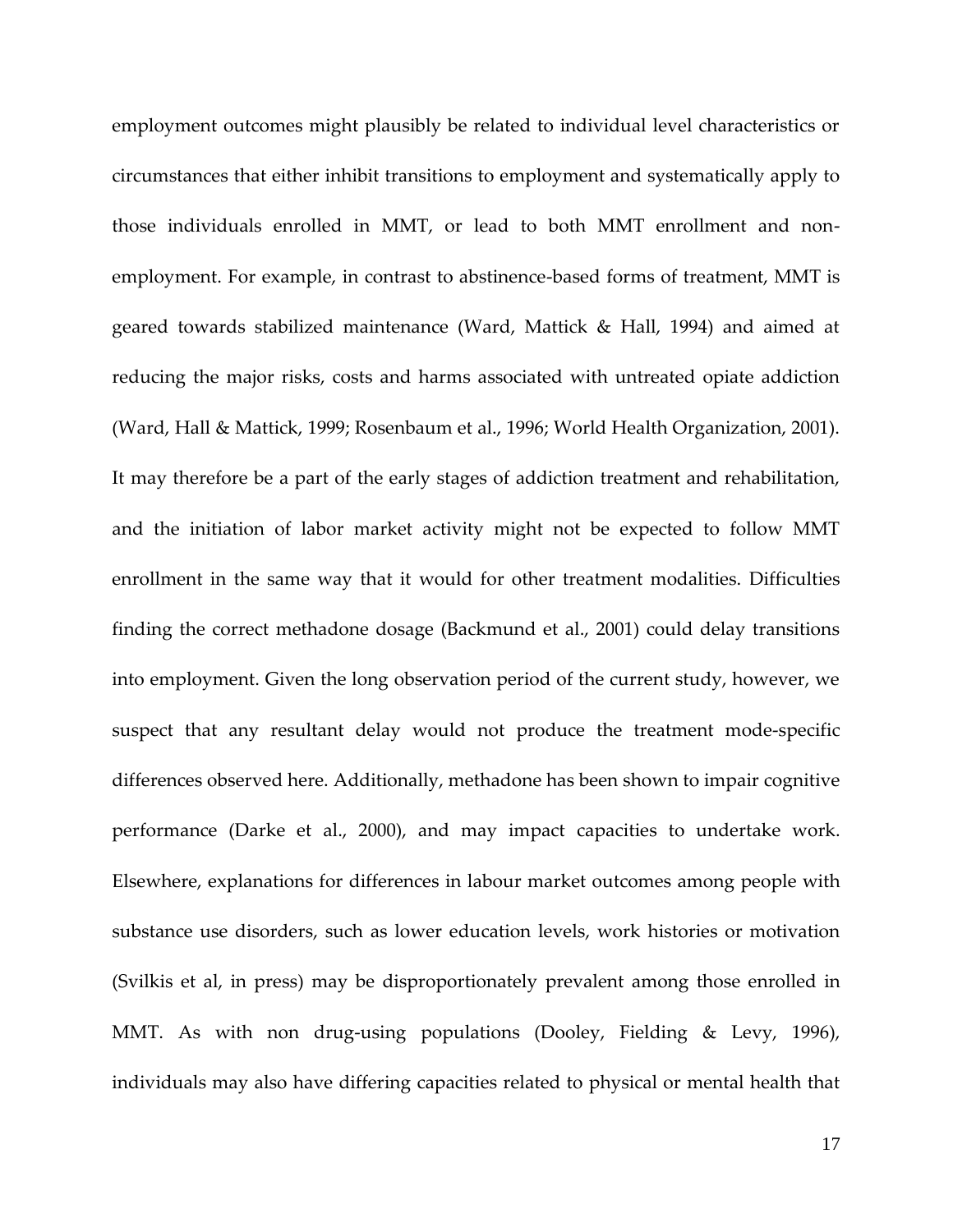inhibit their ability to seek and find employment. Finally, the common presence of concurrent and on-going drug use by individuals enrolled in MMT (Barnas et al., 1992; Demaria, Sterling & Weinstein, 2000) may preclude transitions into employment or temporary, informal or under-the-table income generation.

Examining the range of potential individual-level explanations is beyond the scope of the current analysis. Nevertheless, it is notable that the systematic variation in outcomes across addiction treatment modalities was observed while controlling for indicators of high-intensity drug use and for HIV- and HCV- seropositivity. Results indicate the important negative association between these individual-level factors and employment transitions. However, these and many other person-specific variables are consistent across settings, and therefore do not fully explain the discrepancy between results from the current study and previous evaluations. Further, these findings suggest the possibility of influences on labour market transitions over and above individuallevel explanations. Given previous reports of issues related to compliance with MMT treatment guidelines and retention in British Columbia (Nosyk et al., 2010), MMTspecific systemic or programmatic barriers in this setting may plausibly account for the results observed here.

One such potential barrier is the possibility that individuals who are on social assistance and enrolled in MMT face an "unemployment trap" (Neale & Kemp, 2009), whereby terminating social assistance likewise terminates publicly funded access to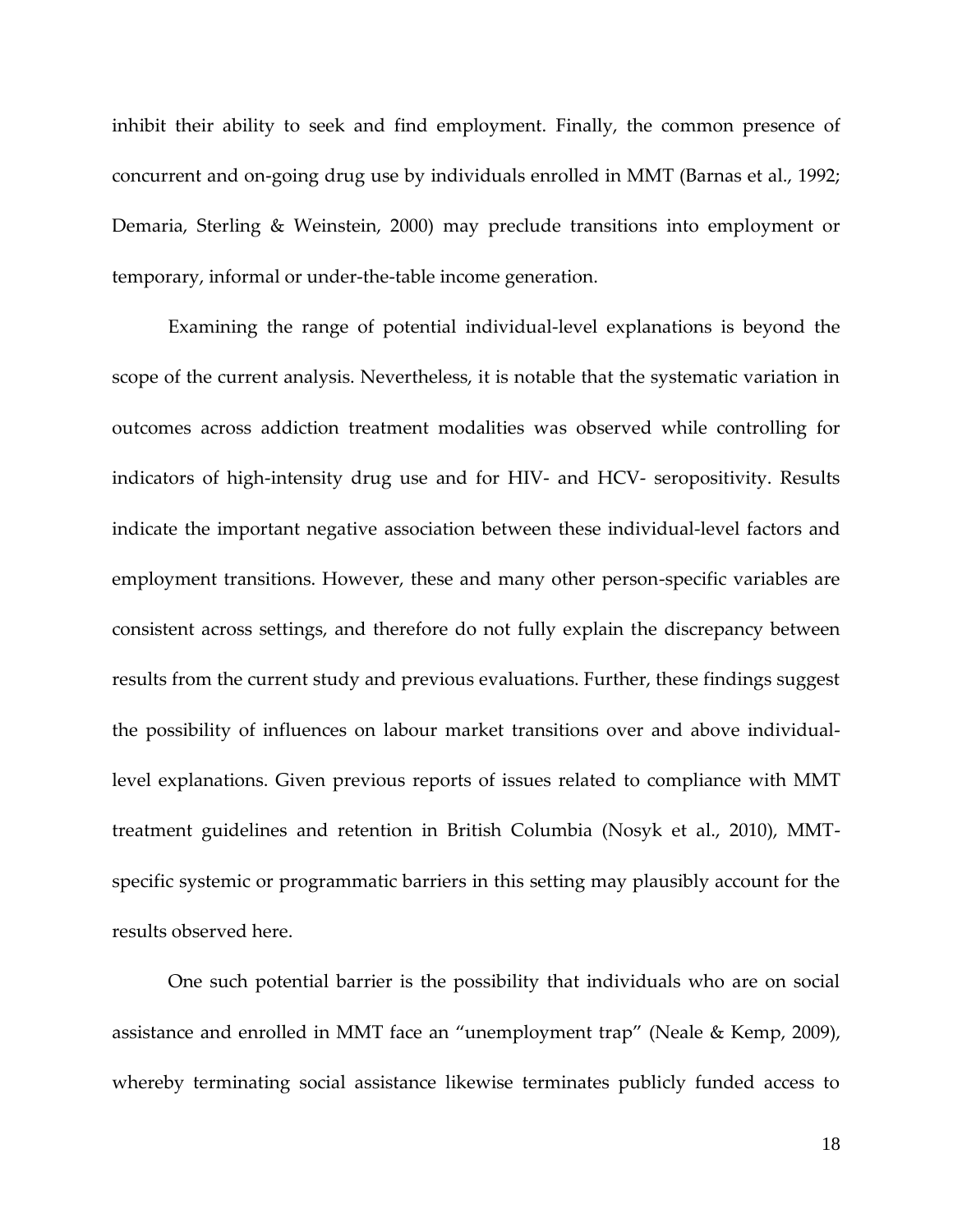MMT. The significant association between social assistance and transitions into temporary, informal or under-the-table income generation provides some preliminary evidence of this type of disincentive to formal work. Exploring the potential existence of an "unemployment trap" related to social assistance-linked medical benefits may be a fruitful area for future research.

Potential interference between employment-related activity and MMT dispensing policies represents another plausible systemic barrier to employment among individuals enrolled in MMT. In British Columbia, methadone is predominantly dispensed in single doses under the supervision of a pharmacist (Anderson & Warren, 2004) and, in most cases, requires daily attendance at a single methadone dispensing pharmacy. These characteristics potentially limit the geographical and time flexibility required in job search or work initiation processes. These programmatic features may also increase the likelihood that individuals will be forced to disclose their treatment status, subjecting them to the consequences of the stigma of having a history of opiate addiction (Murphy & Irwin, 1992) from potential employers, whether or not active opiate use is ongoing. The stigmatization of people who use drugs has been previously identified as a major obstacle to employment (Crisp et al, 2000). While similar programmatic barriers may exist for other treatment modalities examined in this study, MMT is differentiated from these in that the inability or failure to obtain and consume an appropriate methadone dose results in the initiation of withdrawal symptoms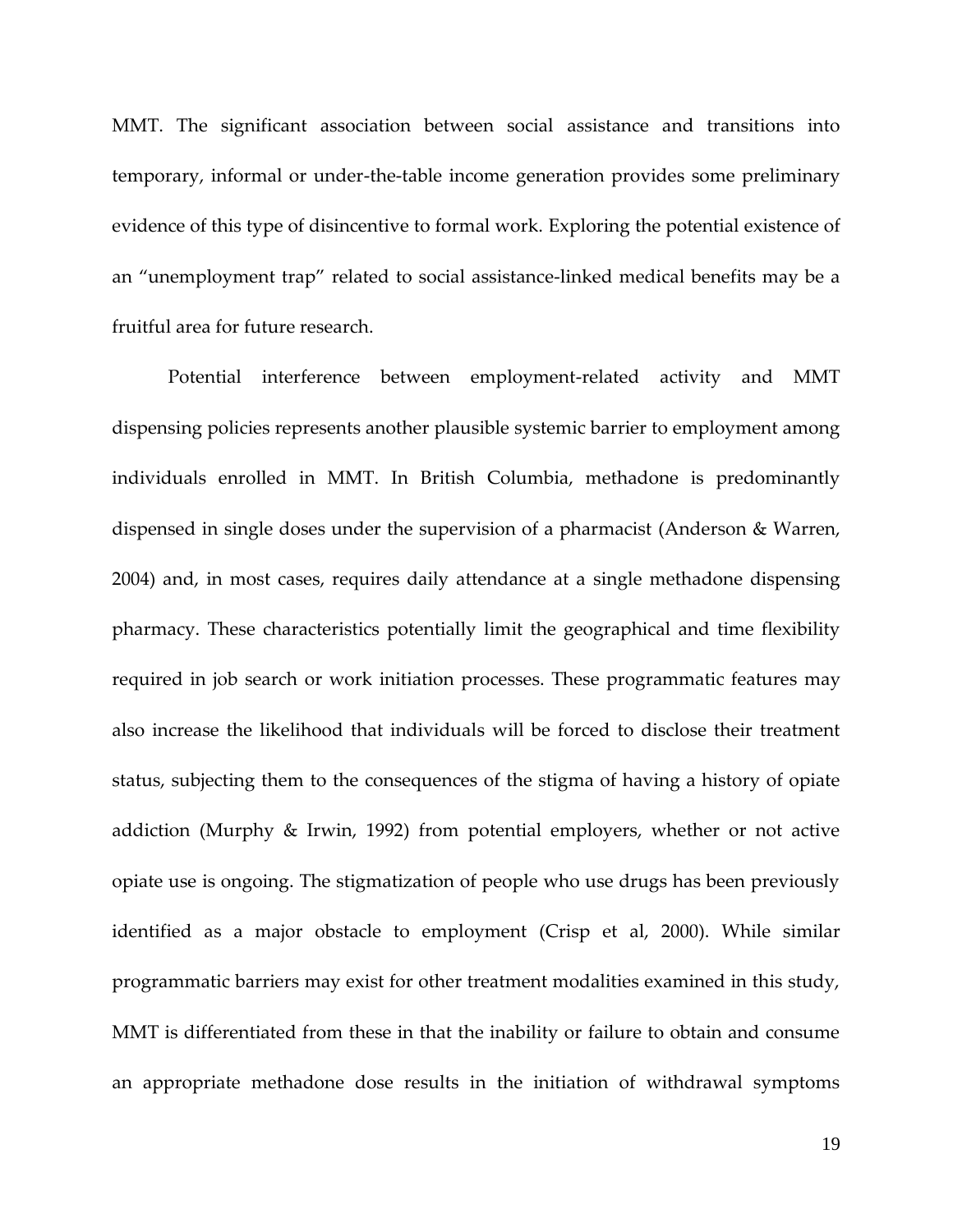(Ward, Hall & Mattick, 1999). In this setting, it is also generally taken daily on a longterm basis, during which adherence to regulations may prove to be more consequential to labor market outcomes than other forms of addiction treatment.

Rules governing the provision of MMT in British Columbia are intended to prevent individuals from diverting methadone for either inappropriate use by MMT clients or use by individuals for whom it was not prescribed (Ritter & Di Natalie, 2005). However, these precautions must be weighed against the potential impact that methadone dispensing regulations have on the ability of MMT-enrolled individuals to engage in the treatment and rehabilitation process generally, and on their ability to seek, obtain and maintain employment in particular. While policies may reduce methadone diversion, they may also reduce treatment retention and increase mortality by increasing the population of untreated opioid users (Varenbut et al., 2007). A balance therefore needs to be sought between measures to reduce and prevent methadone diversion and ensuring ease of access to treatment enrolment and retention (Fountain et al., 2000) that facilitates social and economic functioning among IDU.

Any programmatic adjustment that decreases the amount of time spent on and the mobility restrictions associated with participating in MMT could have potentially positive impacts on the labor market participation of MMT-enrolled IDU. These adjustments could include the broader implementation of low-threshold programs for patients who demonstrate the ability to assume responsibility for the care and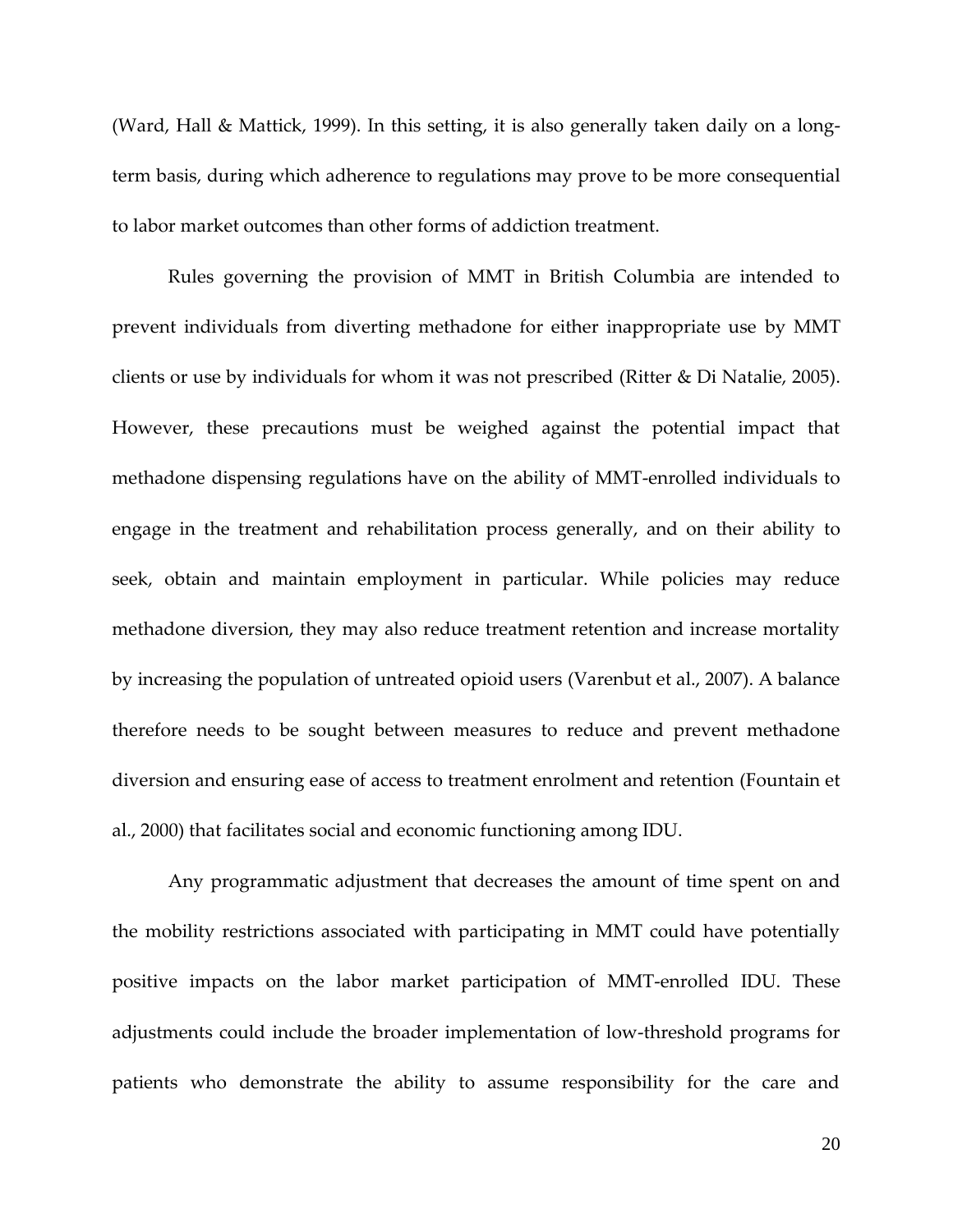safeguarding of methadone, expanding the hours of service of methadone dispensing pharmacies or increasing the flexibility of MMT clients to take their dosage through multiple pharmacies through the implementation of an electronic tracking system. Further research is needed to confirm the potential benefit of these approaches.

While not examined in the current study, alternatives to MMT, such as buprenorphine or extended-release naltrexone, may also have the potential to improve labor market outcomes. Buprenorphine has been shown to be effective with thriceweekly doses, has lower risk of overdose or diversion and has been associated with increased occupational stability across individuals of both high and low socio-economic status (Mattick et al., 2008; Parran et al., 2010; Johnson et al., 2000). Similarly, extendedrelease naltrexone can be administered once every four weeks and preliminary evidence suggests that it may decrease the incidence of opioid overdose and improve adherence issues encountered with daily oral naltrexone (Comer et al., 2006; Hulse, Comer & Sullivan, 2009). However, the limitations of these potential alternatives should also be acknowledged. Widespread use of buprenorphine is restricted in the current study context by its price and availability, and more generally in its limited appropriateness for heavier users (Hariri, 2008; Byrne & Wodak, 2007). Extended-release naltrexone is only suitable for individuals having completed detoxification (Hulse, Comer & Sullivan, 2009). It is also currently unavailable in Canada. Nevertheless, these alternatives represent options for addiction treatment that warrant further exploration, in part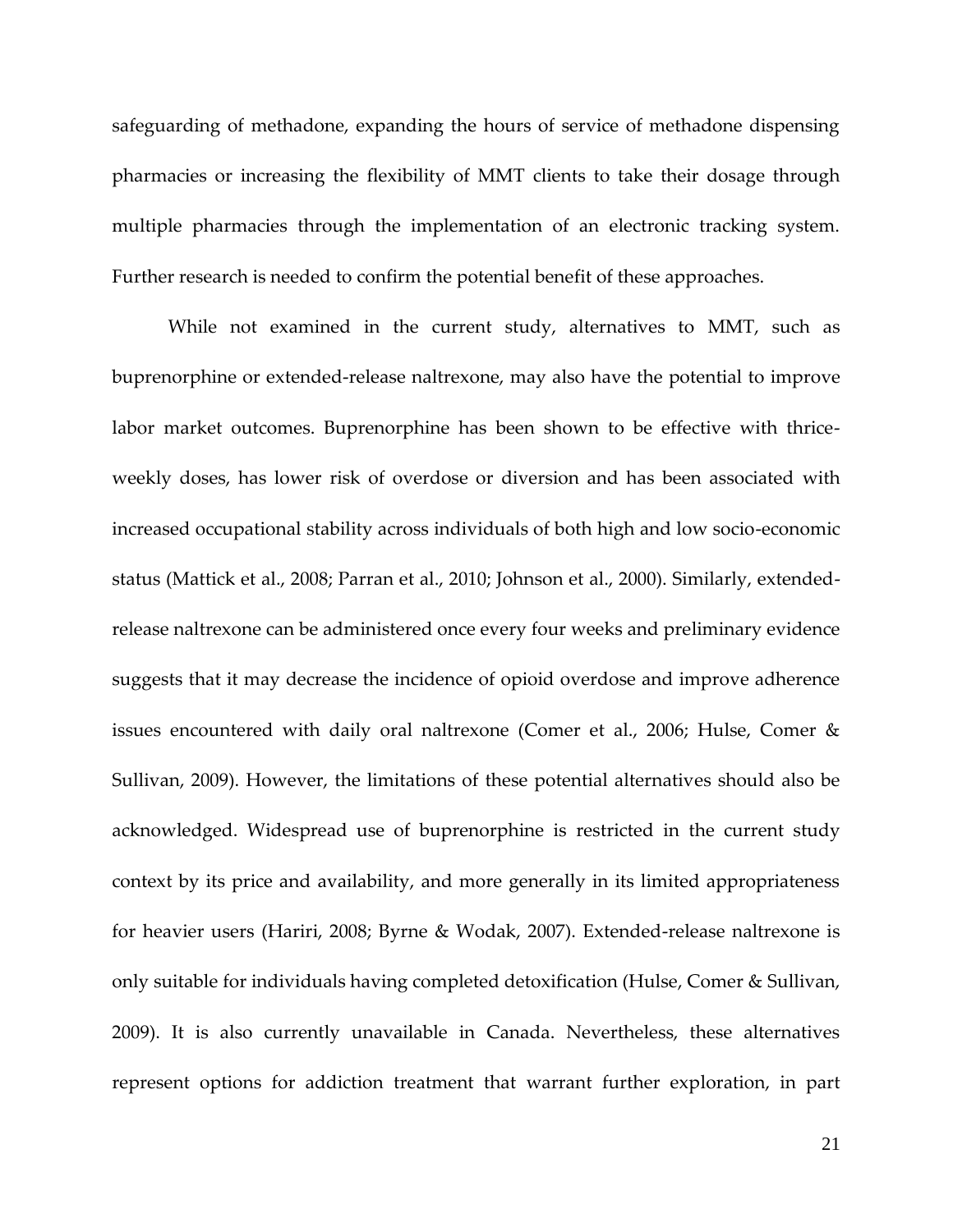because they may facilitate improved labor market outcomes by virtue of the fact that it is not necessary to take them at a specified location on a daily basis.

The results of the current study represent a finding of systematic differences in treatment outcomes in a specific context among a prospective, non-random sample and as such may not be generalizable to the broader treatment-enrolled or injection drugusing population. Other limitations include potential recall or social desirability biases, as all non-serological data used in the study are based on self-report. Finally, while longitudinal data allow for the examination of employment patterns over time, individual participants may self-select into different treatment modalities and as such may be at a particular stage of the addiction cycle. Results therefore do not imply direct causal links between a particular treatment modality and employment transitions, but rather indicate systematically different outcomes between those individuals who have self-selected into different treatment types, which may be subject to further confounding by factors not examined in the current analysis.

The findings described here nevertheless suggest that transitions to employment among IDU in this setting are conditioned by the type of addiction treatment: non-MMT treatments are positively associated with transitions into employment, while MMT is negatively associated with successful labor market engagement. A range of plausible explanations may account for this counterintuitive finding. Individual-level factors that act as barriers to employment may be systematically more prevalent among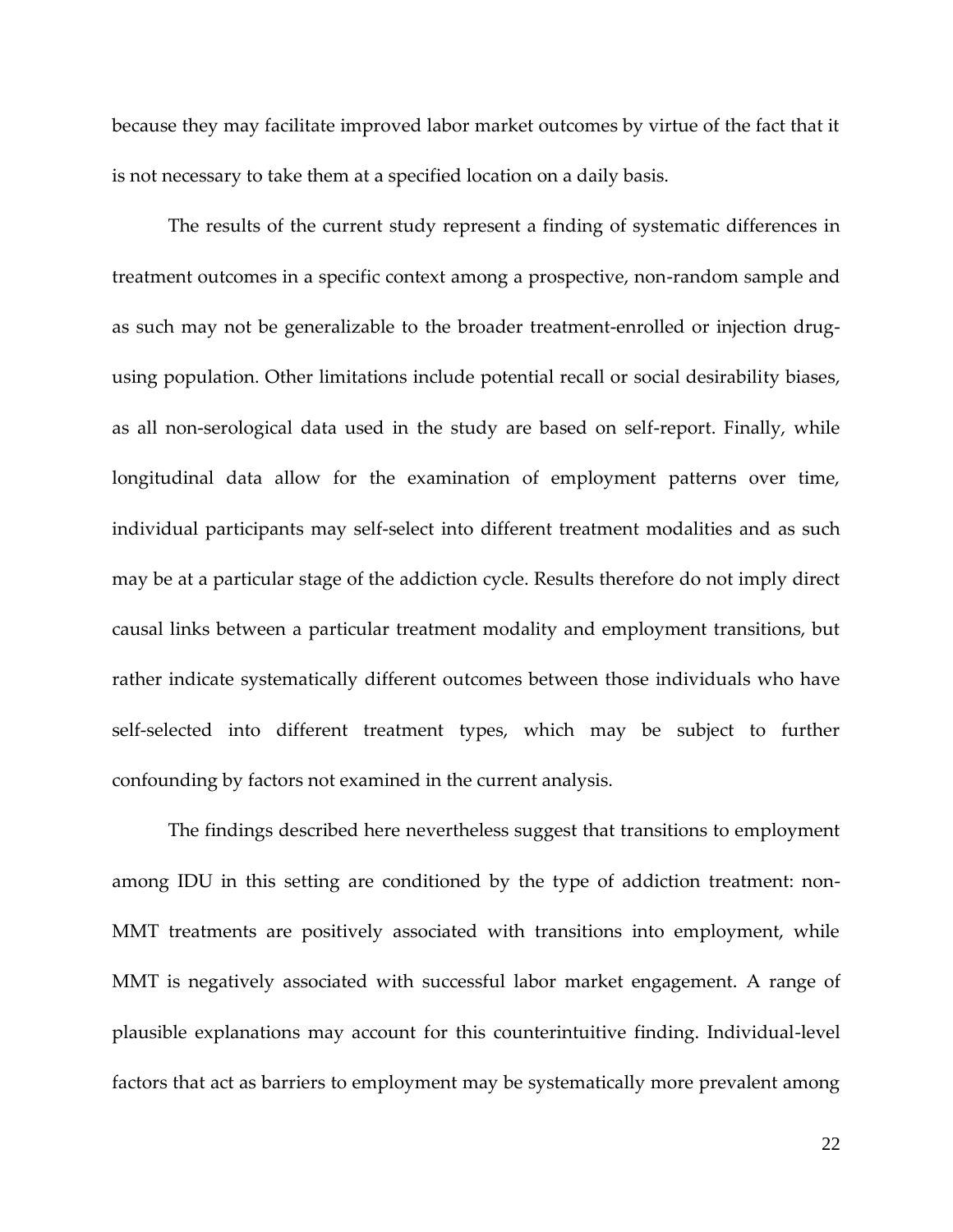those enrolled in MMT. Alternatively, the social assistance structure in British Columbia may produce unemployment traps that act as disincentives to employment initiation among MMT clients. Finally, methadone dispensing regulations may increase the difficulty and potential sensitivity of the negotiation of new employment. These findings underscore the continued need to evaluate barriers to employment that disproportionately affect MMT clients, the impact of treatment design on the social and economic activity of IDU, and alternatives to MMT, such as buprenorphine or extended-release naltrexone, in order to facilitate positive treatment outcomes.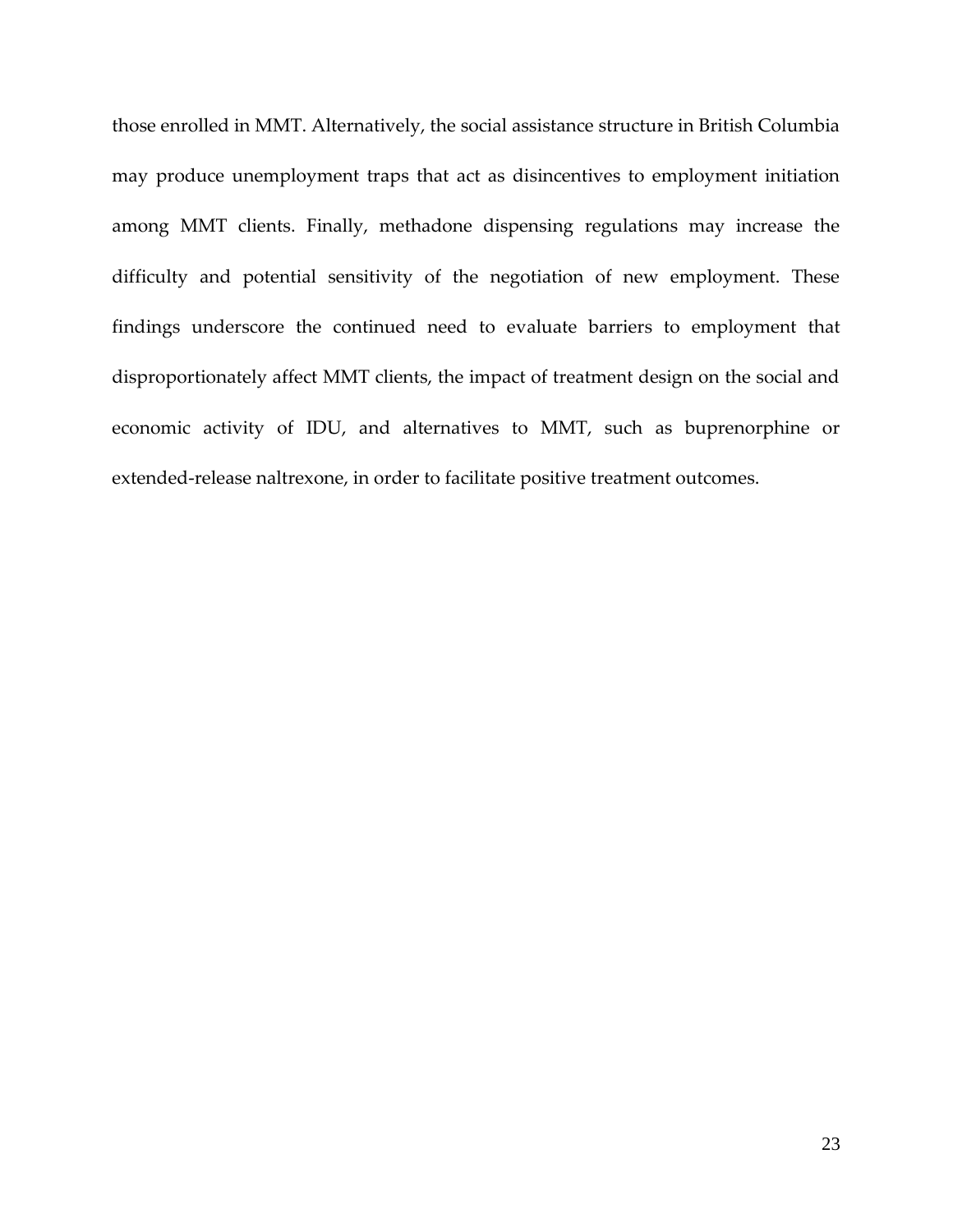#### **ACKNOWLEDGEMENTS**

The authors thank the study participants for their contribution to the research, as well as current and past researchers and staff. We would specifically like to thank Deborah Graham, Peter Vann, Caitlin Johnston, Steve Kain, and Calvin Lai for their research and administrative assistance. The study was supported by the US National Institutes of Health (R01DA011591). Lindsey Richardson is supported by doctoral awards from the Pierre Elliott Trudeau Foundation and the Social Sciences and Humanities Research Council of Canada. Thomas Kerr is supported by the Michael Smith Foundation for Health Research and the Canadian Institutes of Health Research.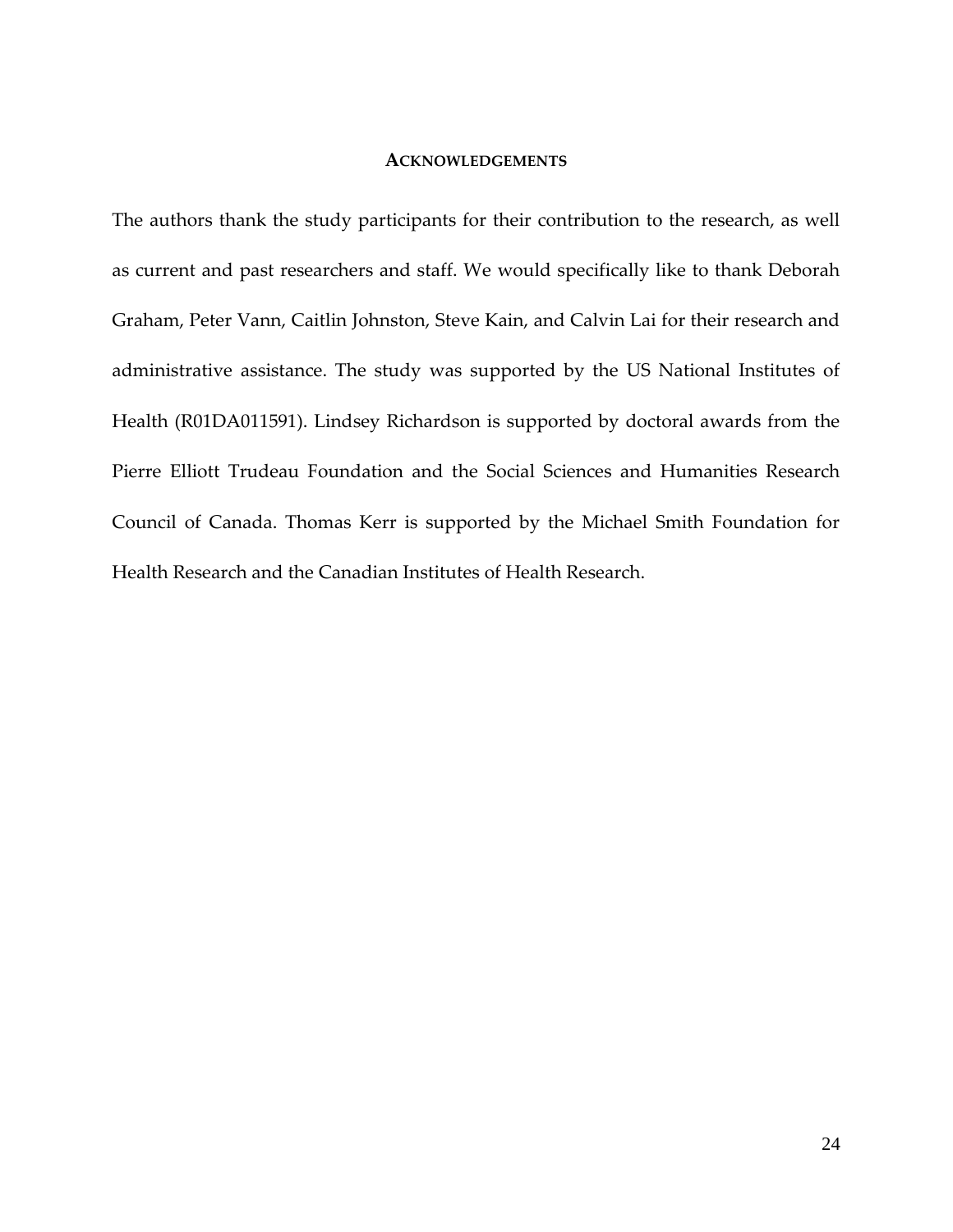#### **REFERENCES**

- Allison, P. D. (1982). Discrete-time methods for the analysis of event histories. *Sociological Methodology,* 13, 61-98.
- Allison, P. D. (1984). *Event history analysis: Regression for longitudinal event data.* London: Sage Publications.
- Anderson, J. F. & Warren, L. D. (2004). Client retention in the British Columbia methadone program, 1996-1999. *Canadian Journal of Public Health*, 95, 104-109.
- Backmund, M., Meyer, K., Eichenlaub, D. & Schultz, C. (2001). Predictors for completing an inpatient detoxification program among intravenous heroin users, methadone substituted and codeine substituted patients. Drug and Alcohol Dependence, 64, 173–180.
- Barnas, C., Rossmann, M., Roessler, H., Riemer, Y. & Fleischhacker, W. (1992) Benzodiazepines and other psychotropic drugs abused by patients in a methadone maintenance program: Familiarity and preference. *Journal of Clinical Psychopharmacology*, 12, 397-402.
- Beck, N., Katz, J. N. & Tucker, R. (1998). Taking time seriously: Time-series-crosssection analysis with a binary dependent variable. *American Journal of Political Science*, 42, 1260-1288.
- Blankertz, L., Spinelli, M., Magura, S., Balit, P., Madison, E., Staines, G., Horowitz, E., Guarino, H., Grandy, A., Fong, C., Gomez, A., Dimun, A. & Friedman, E. (2005).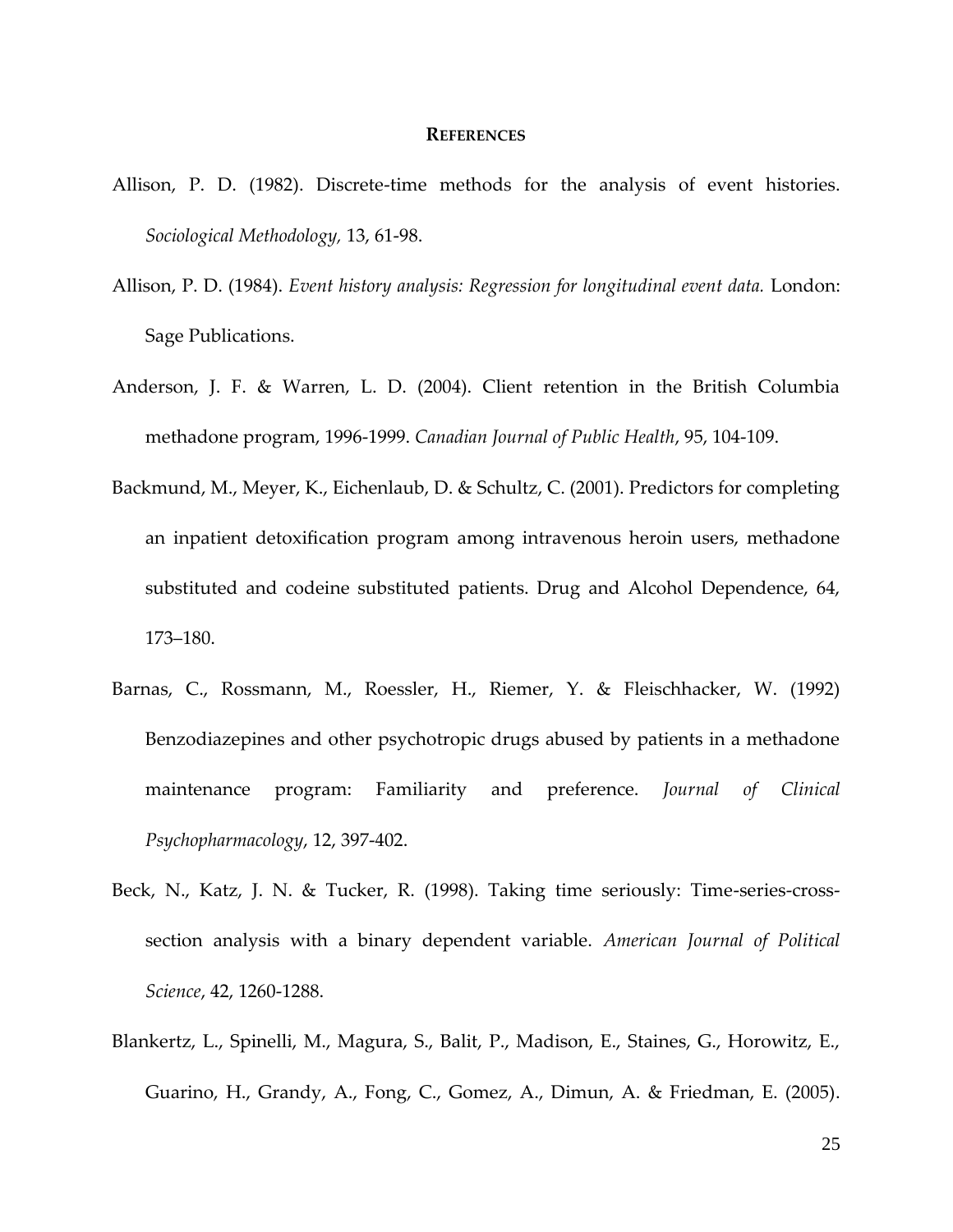Integrating fieldwork into employment counseling for methadone-treatment patients. *Journal of Employment Counseling*, 42, 113-124.

- Blankertz, L., Magura, S., Staines, G., Madison, E., Spinelli, M., Horowitz, E. Bali, P., Guarino, H., Grandy, A., Young, R. (2004). A New Work Placement Model for Unemployed Methadone Maintenance Patients. *Substance Use & Misuse*, 39, 2239- 2260, 2004.
- British Columbia Ministry of Social Development (2009). Ministry Fact Sheets. Downloaded from: http://www.hsd.gov.bc.ca/fs.htm, 26 July 2011.
- Byrne, A. & Wodak, A. (2007). Data do not support buprenorphine as a first-line treatment for addiction. *American Journal of Psychiatry*, 164, 1757.
- Castellani, B., Wedgeworth, R., Wootton, E. & Rugle., L. (1997). A bi-directional theory of addiction: Examining coping and the factors related to substance relapse. *Addictive Behaviors,* 22, 139-44.
- Comer, S., Sullivan, M., Yu, E., Rothenberg, J., Kleber, H., Kampman, K., Dackis, C. & O'Brien, C. (2006). Injectable, Sustained-Release Naltrexone for the Treatment of Opioid Dependence: A Randomized, Placebo-Controlled Trial. *Archives of General Psychiatry*, 63, 210-218.
- Crisp, A., Gelder, M., Rix, S., Meltzer, H. and Rowlands, O. (2000). Stigmatization of people with mental illnesses. *British Journal of Psychiatry*, 177, 4-7.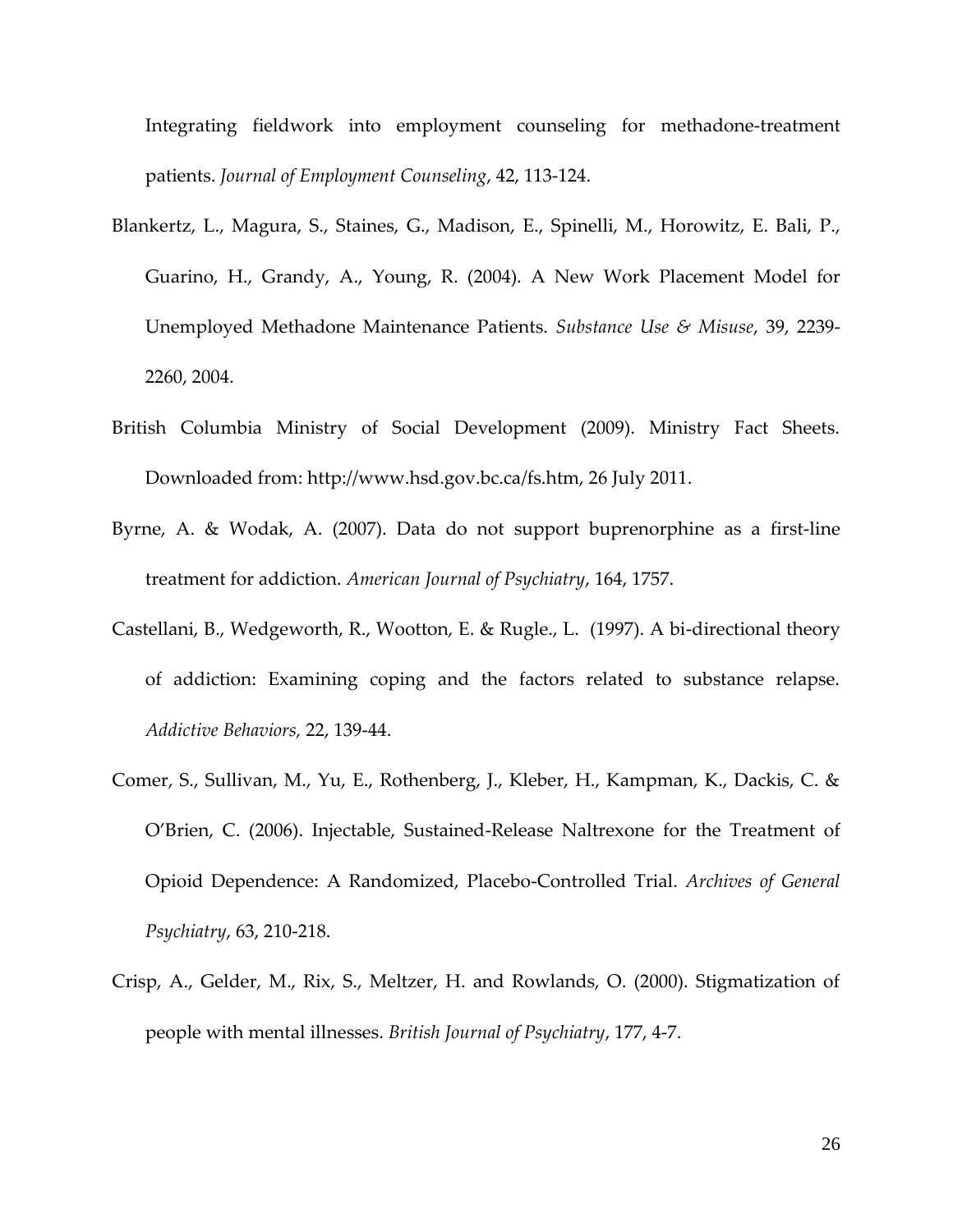- Darke, S., Sims, J., McDonald, S. & Wickes, W. (2000). Cognitive impairment among methadone maintenance patients. *Addiction*, 95, 687-695.
- DeBeck, K., Wood, E., Qi, J., Fu, E., McArthur, D., Montaner, J. & Kerr, T. (2011). Interest in low-threshold employment among people who inject illicit drugs: Implications for street disorder. *International Journal of Drug Policy, 22, 376-384*.
- DeMaria, P.A., Sterling, R., & Weinstein, S.P. (2000). The effects of stimulant and sedative use on treatment outcomes of patients admitted to methadone maintenance treatment. *American Journal of Addiction*, 9, 145–153.
- Dooley, D., Fielding, J. & Levy, L. (1996). Health and Unemployment. *Annual Review of Public Health,* 17, 449-465.
- Fountain, J., Strang, J., Gossop, M., Farrell, M. & Griffiths, P. (2000). Diversion of prescribed drugs by drug users in treatment: Analysis of the UK market and new data from London. *Addiction*, 95, 393-406.
- Gibson, D. R., Flynn, N. M. & McCarthy, J. J. (1999). Effectiveness of methadone treatment in reducing HIV risk behavior and HIV seroconversion among injecting drug users. *AIDS*, 13, 1807–1818.
- Hariri, S. (2008). New opioid addiction med hits Canada: Buprenorphine offers alternative to methadone, reduces OD risk. *National Review of Medicine*, 5, 1. Downloaded 4 April 2011 from www.nationalreviewofmedicine.com/issue/2008/ 01\_15/5\_patients\_practice06\_1.html.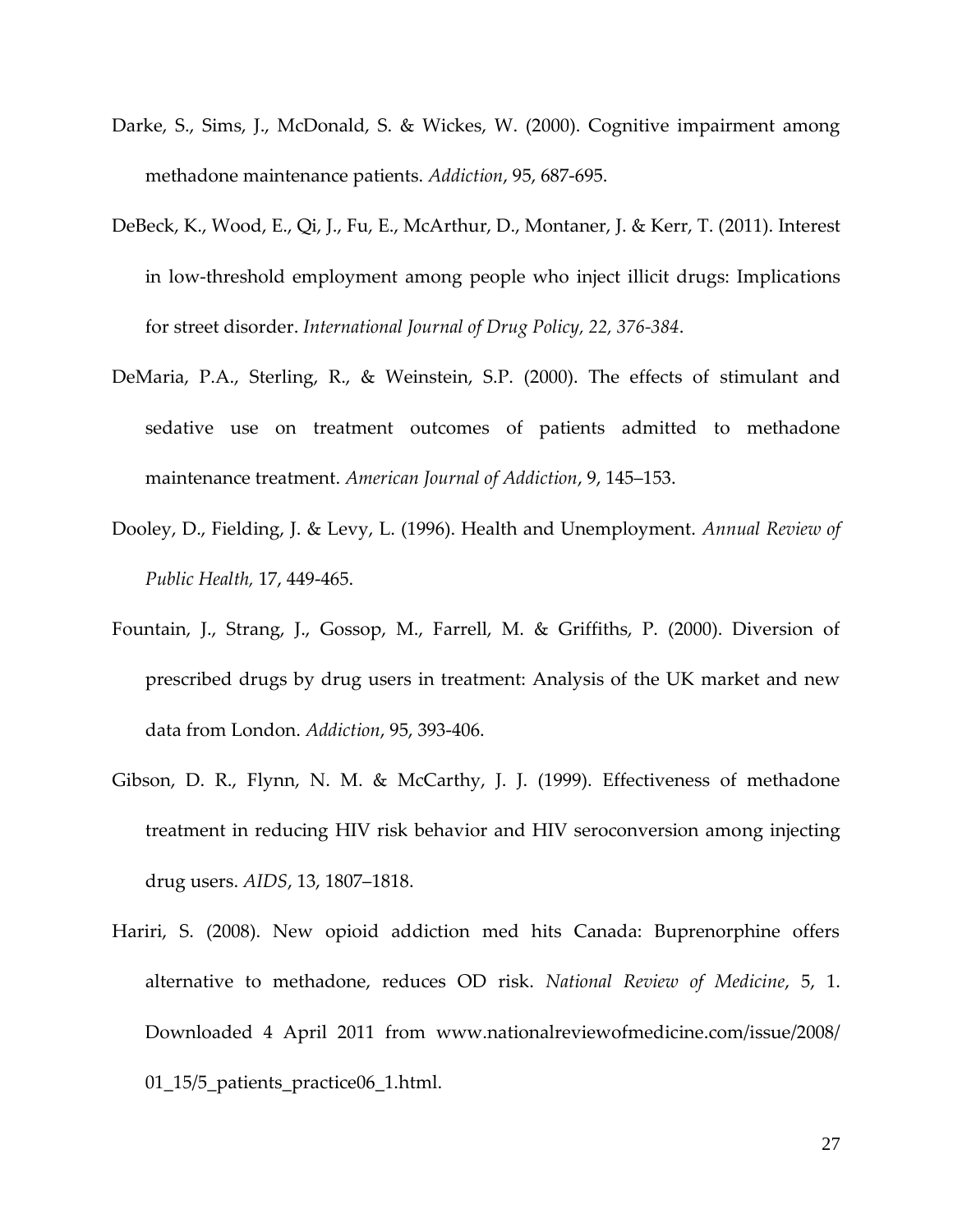- Hermalin, J. A., Steer, R. A., Platt, J. J. & Metzger, D. S. (1990). Risk characteristics associated with chronic unemployment in methadone clients. *Drug and Alcohol Dependence*, 26, 117-125.
- Hser, Y. I., Hoffman, V., Grella, C. E., & Anglin, M. D. (2001). A 33-year follow-up of narcotics addicts. *Archives of General Psychiatry,* 58, 503-508.
- Hubbard, R. L., Marsden, M. E., Rachal, J. V., Harwood, H. J., Cavanaugh, E. R., & Ginzburg, H. M. (1989). *Drug abuse treatment: A national study of effectiveness.* Chapel Hill: University of North Carolina Press.
- Hulse, G., Comer, S. & Sullivan, M. (2009). The Development of Sustained-Release Naltrexone and Clinical Use in Treating Opiate Dependence. In R. Dean, E. Bilsky & S. Negus (Eds). *Contemporary Neuroscience: Opiate Receptor and Antagonists: From Bench to Clinic* (pp. 675-688). New York: Humana.
- Jenkins, S. (1995). Easy estimation methods for discrete-time duration models. *Oxford Bulletin of Economics and Statistics,* 57, 129-138.
- Johnson, R. E., Chutuape, M. A., Strain, E. C, Walsh, S. L, Stitzer, M. L., & Bigelow, G. E. (2000). A Comparison of Levomethadyl Acetate, Buprenorphine, and Methadone for Opioid Dependence. *New England Journal of Medicine*, 343, 1290-1297.
- Joseph, H., Stancliff, S. & Langrod, J. (2000). Methadone maintenance treatment: A review of historical and clinical issues. *The Mount Sinai Journal of Medicine*, 67, 347- 364.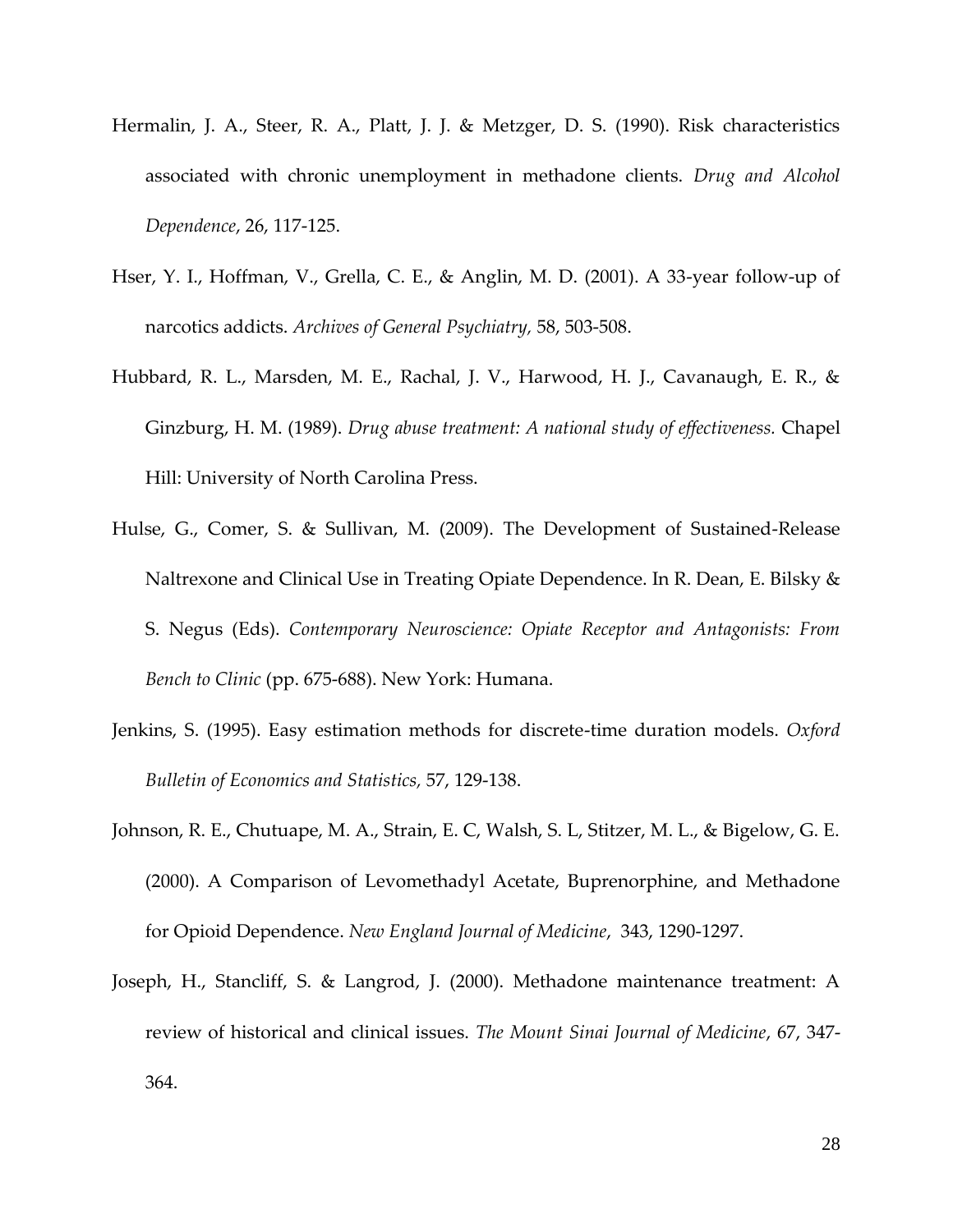- Lundgren, L. M., Schilling, R. F., Ferguson, F., Davis, K., & Amodeo, M. (2003). Examining drug treatment program entry of injection drug users: Human capital and institutional disaffiliation. *Evaluation and Program Planning*, 26, 123-132.
- Magura, S. (2003). The role of work in substance dependency treatment: A preliminary overview. *Substance Use & Misuse,* 38, 1865-1876.
- Magura, S. & Staines, G. L. (2004). Introduction: New directions for vocational rehabilitation in substance user treatment: Rebuilding damaged lives. *Substance Use & Misuse*, 39, 2157–2164.
- Magura, S., Staines, G., Blankertz, L. & Madison, E. (2004). The effectiveness of vocational services for substance users in treatment. *Substance Use & Misuse*, 39, 2165-2213.
- Mattick R. P., Kimber J., Breen C. & Davoli M. (2008). Buprenorphine maintenance versus placebo or methadone maintenance for opioid dependence. *Cochrane Database of Systematic Reviews,* 2, Art. No.: CD002207.
- Murphy, S. & Irwin, J. (1992). Living with the dirty secret: Problems of disclosure for methadone maintenance clients. *Journal of Psychoactive Drugs*, 24, 257-264.
- Neale, J. & Kemp, P. (2009) Employment and Problem Drug Use: The role of employment in recovery from problem drug use. In Barlow, J. (Ed.) *Substance Misuse: The Implications of Research, Policy and Practice*. London: Jessica Kingsley Publishers, pp. 94-101.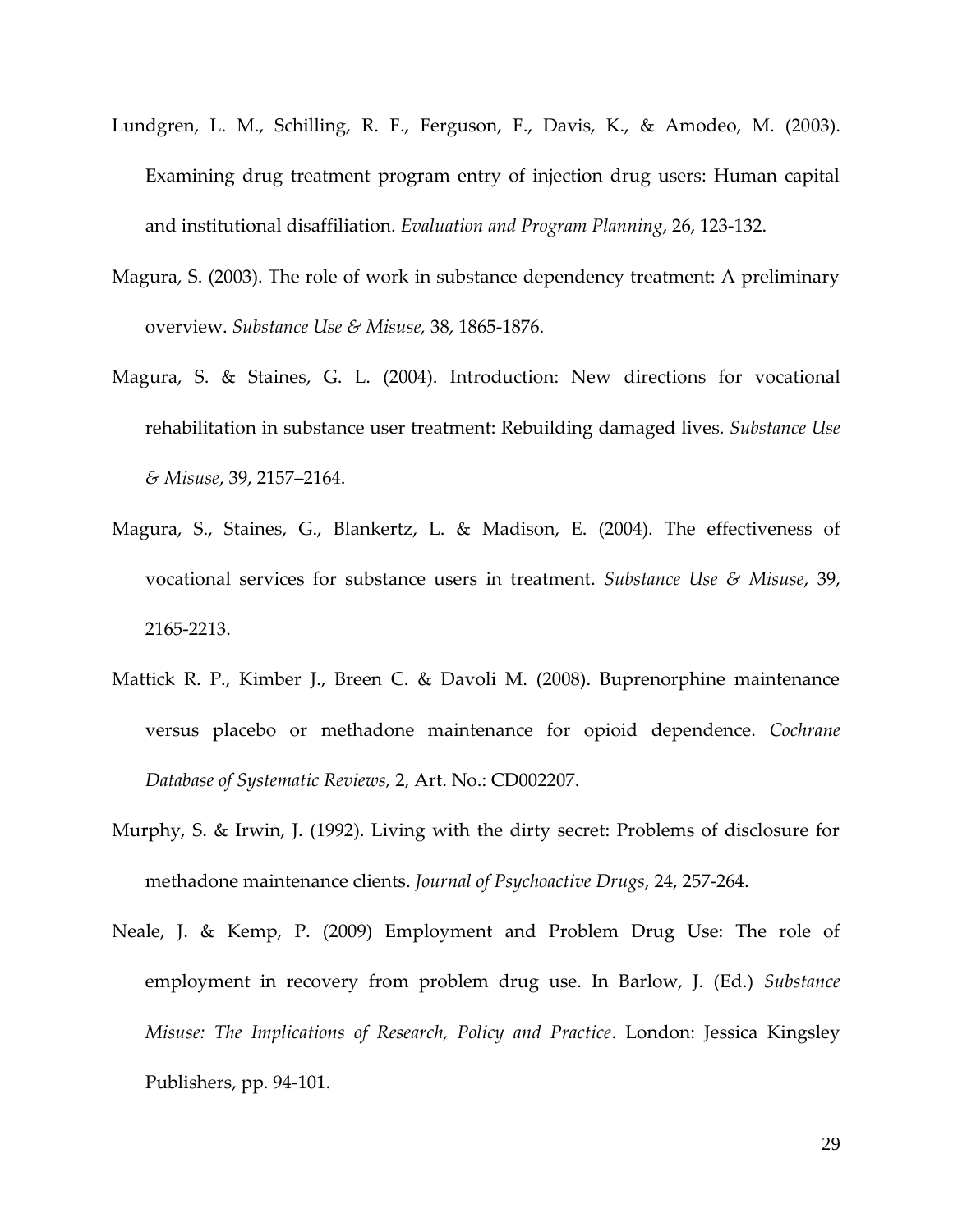- Nosyk B., Marsh, D. C., Sun, H., Schechter, M. T., Anis, A. H. (2010). Trends in methadone maintenance treatment participation, retention and compliance to dosing guidelines in British Columbia, Canada: 1996-2006. *Journal of Substance Abuse Treatment*, 39, 22-31.
- Nutt, D., King, L. A., Saulsbury W. & Blakemore, C. (2007). Development of a rational scale to assess the harm of drugs of potential misuse. *The Lancet,* 369,1047-53.
- Parran T. V., Adelmana C. A., Merkin B., Pagano M. E., Defranco R., Ionescu R. A., & Mace A. G. (2010). Long-term outcomes of office-based buprenorphine/naloxone maintenance therapy. *Drug and Alcohol Dependence*, 106, 56-60.
- Platt, J.J. (1995). Vocational rehabilitation of drug abusers. *Psychological Bulletin,* 117, 416-33.
- Preston, K., Umbricht, A. & Epstein, D. (2000). Methadone Dose Increase and Abstinence Reinforcement for Treatment of Continued Heroin Use During Methadone Maintenance. *Archives of General Psychiatry*, 57, 395-404.
- Price, R. H., Burke, A. C., D'Aunno, T. A., Klingel, D. M., McCaughrin, W. C., Rafferty, J. A., & Vaughn, T. E. (1991). Outpatient drug abuse treatment services, 1988: Results of a national survey. In R. W. Pickens, C. G. Leukefeld, & C. R. Schuster (Eds.), *Improving drug abuse treatment* (NIDA Research Monograph 106, pp. 63-92). Washington, DC: U.S. Government Printing Office.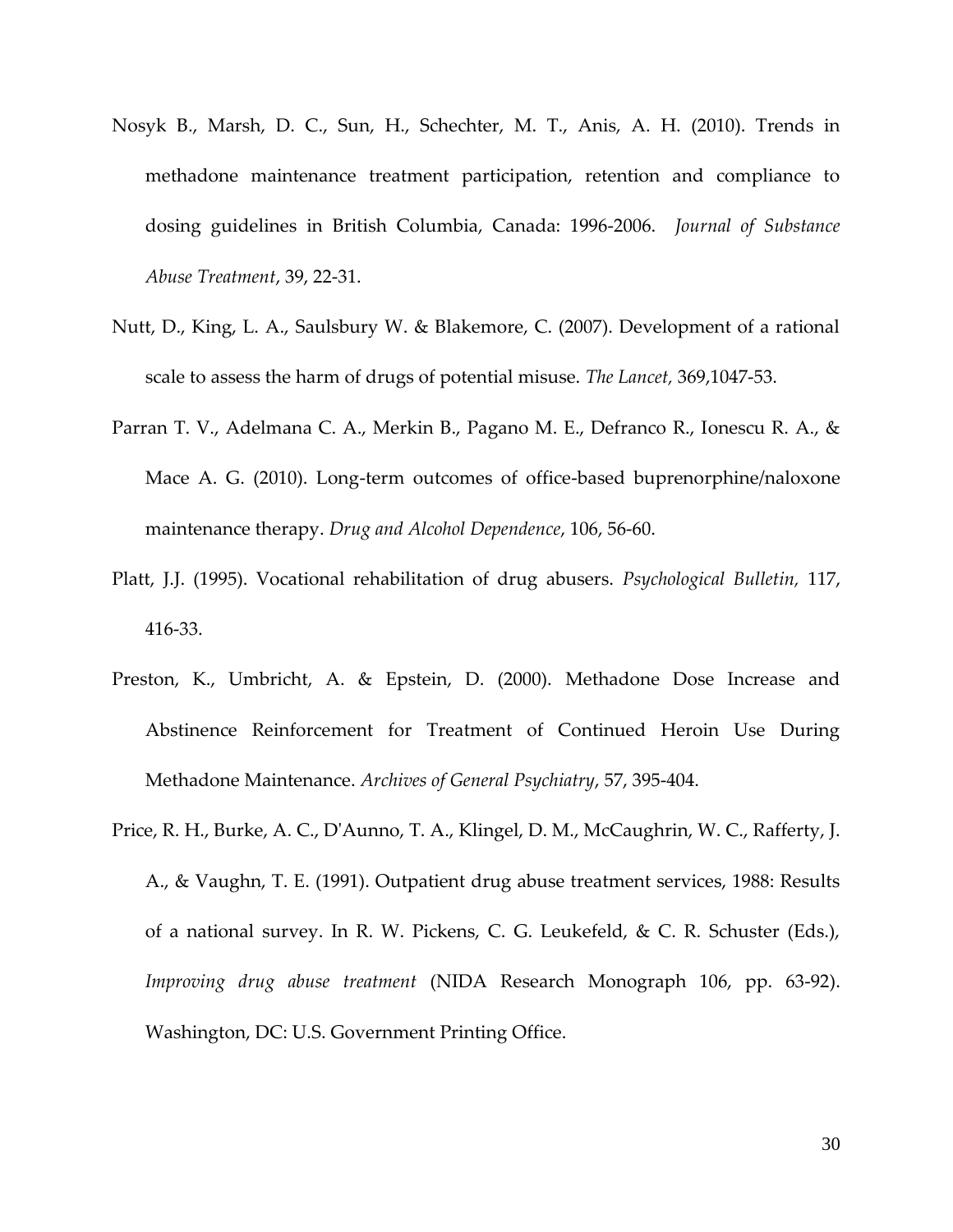- Reif, S., Horgan, C. M., Ritter, G. A. & Tompkins, C. P. (2004). The impact of employment counselling on substance user treatment participation and outcomes. *Substance Use & Misuse*, 39, 2391-2424.
- Ritter, A. & Di Natalie, R. (2005). The relationship between take-away methadone policies and methadone diversion. *Drug and Alcohol Review*, 24, 347-352.
- Rosenbaum, M., Washburn, A., Knight, K., Kelley M. & Irwin, J. (1996). Treatment as harm reduction, defunding as harm maximization: The case of methadone maintenance. *Journal of Psychoactive Drugs*, 28, 241-249.
- Sees, K. L., Delucchi, K. L., Masson, C., Rosen, A., Clark, H. W., Robillard, H., Banys, P. & Hall, S. M. (2000). Methadone maintenance vs. 180-day psychosocially enriched detoxification for treatment of opioid dependence: A randomized controlled trial. *Journal of the American Medical Association*, 283, 1303-1310.
- Shepard, D. S. & Reif, S. (2004). The Value of Vocational Rehabilitation in Substance User Treatment: A Cost Effectiveness Framework. *Substance Use & Misuse,* 39, 2581- 2609.
- Silverman, K. & Robles, E. (1999). Employment as a drug abuse treatment intervention: A behavioral economic analysis. In F. J. Chaloupka, M. Grossman, W. K. Bickel and H. Saffer (Eds.), *The economic analysis of substance use and abuse* (pp. 311–326). Chicago: University of Chicago Press.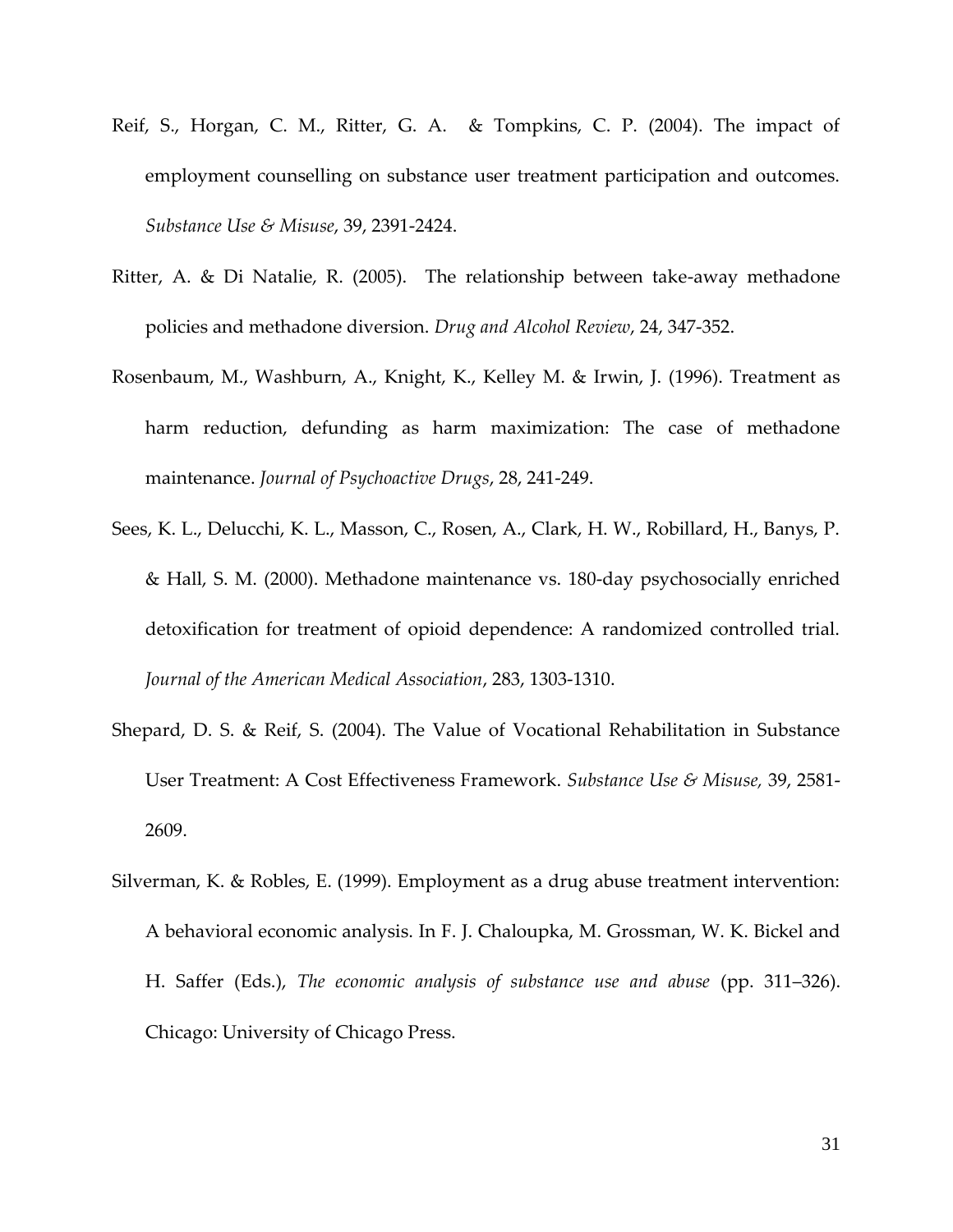- StataCorp. (2001). Statistical Software: Release 11.0. College Station, TX: Stata Corporation.
- Sterling, R. C., Gottheil, E., Glassman, S. D., Weinstein, S. P., Serota R. D. & Lundy, A. (2001). Correlates of employment: A cohort study. *The American Journal of Drug and Alcohol Abuse,* 27, 137-146.
- Svikis, D.S., Keyser-Marcus, L., Stitzer, M., Rieckmann, T., Safforde, L., Loeb, P., Allen, T., Luna-Anderson C., Back, S. E., Cohen, J., DeBernardi M. A., Dillard, B., Forcehimes A., Jaffee W., Killeen, T., Kolodner, K., Levyn, M., Pallaso, D., Perl, H. I., Sharpe Potter, J., Provost, S., Reese, K., Sampson, R. R., Sepulveda, A., Snead, N., Wong, C. J., Zwebe, J. (in press). Randomized multi-site trial of the job Seekers' Workshop in patients with substance use disorders. *Drug and Alcohol Dependence*. DOI: doi:10.1016/j.physletb.2003.10.071.
- Tyndall M. W., Curri S., Spittal P., Li, K., Wood, E., O'Shaughnessy, M. V., & Schechter, M. T. (2003). Intensive injection cocaine use as the primary risk factor in the Vancouver HIV-1 epidemic. *AIDS,* 17, 887-893.
- Vaillant, G. E. (1973). A 20 year follow-up of New York narcotic addicts. *Archives of General Psychiatry*, 29, 237-241.
- Vaillant, G. E. (1988). What can long-term follow-up teach us about relapse and prevention of relapse in addiction? *British Journal of Addiction,* 83, 1147-1157.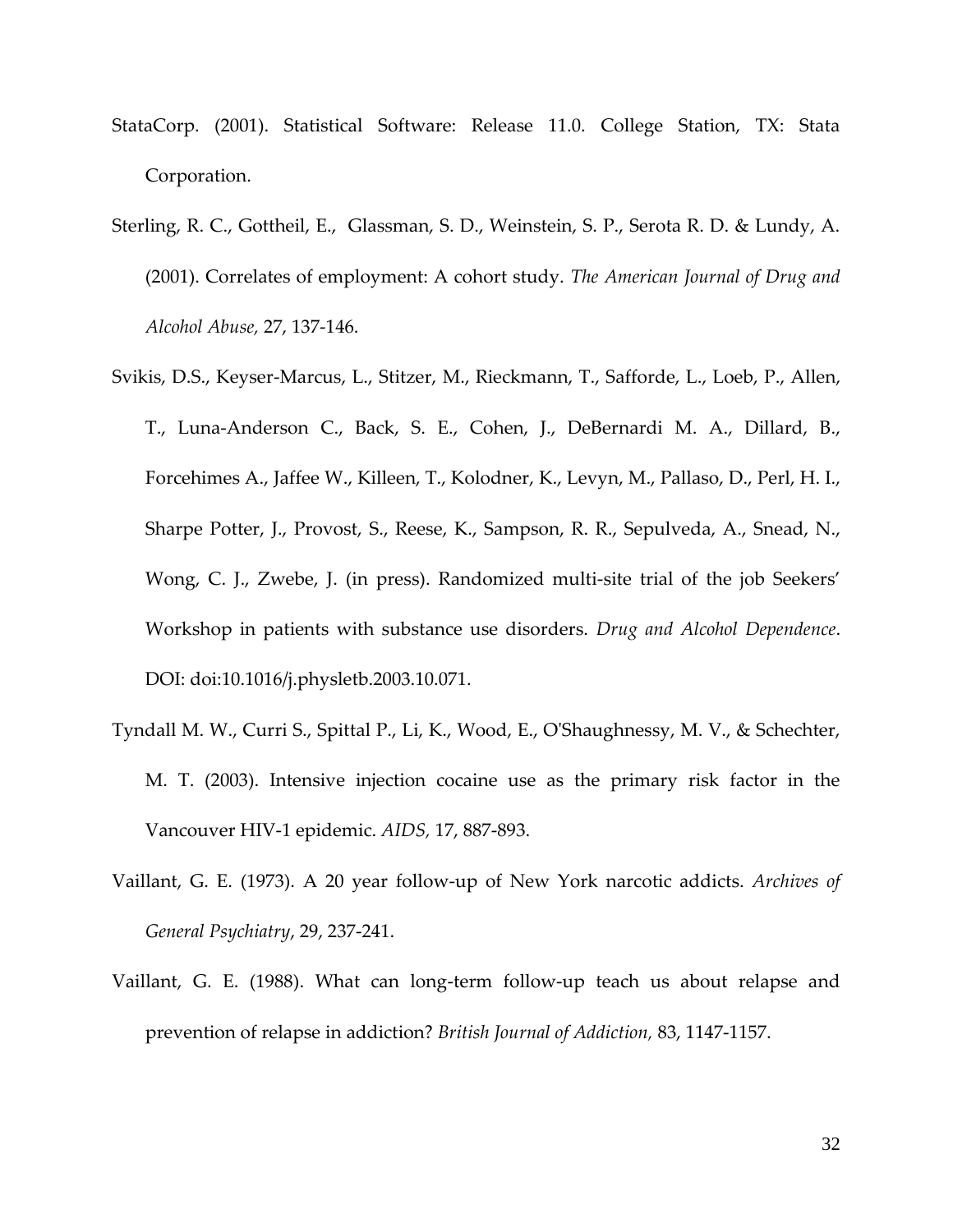- Varenbut, M., Teplin, D., Daiter, J., Raz, B., Worster, A., Emadi-Konjin, P., Frank, N., Konyer, A., Greenwald, I. & Snider-Adler, M. (2007). Tampering by office-based methadone maintenance patients with methadone take home privileges: a pilot study. *Harm Reduction Journal*, 4, 1-15.
- Ward, J., Mattick R. P., & Hall, W. (1994). The effectiveness of methadone maintenance treatment: An overview. *Drug and Alcohol Review*, 13, 327-335.
- Ward, J., Hall, W. & Mattick, R. P. (1999). Role of maintenance treatment in opioid dependence. *Lancet,* 353, 221-26.
- West, S. L. (2008). The utilization of vocational rehabilitation services in substance abuse treatment facilities in the U.S. *Journal of Vocational Rehabilitation*, 29, 71-75.
- Wood, E., Tyndall, M. W., Spittal, P. M., Li, K., Kerr, T, Hogg, R. S., Montaner, J. S. G., O'Shaughnessy, M. V. & Schecter, M. T. (2001). Unsafe injection practices in a cohort of injection drug users in Vancouver: could safer injecting rooms help? *Canadian Medical Association Journal,* 165, 405-410.
- World Health Organization. (2004). Substitution maintenance therapy in the management of opioid dependence and HIV/AIDS prevention: Position paper. *UNAIDS Position Paper: Substitution Maintenance Therapy in the Management of Opioid Dependence and HIV/AIDS Prevention*. Geneva: United Nations.